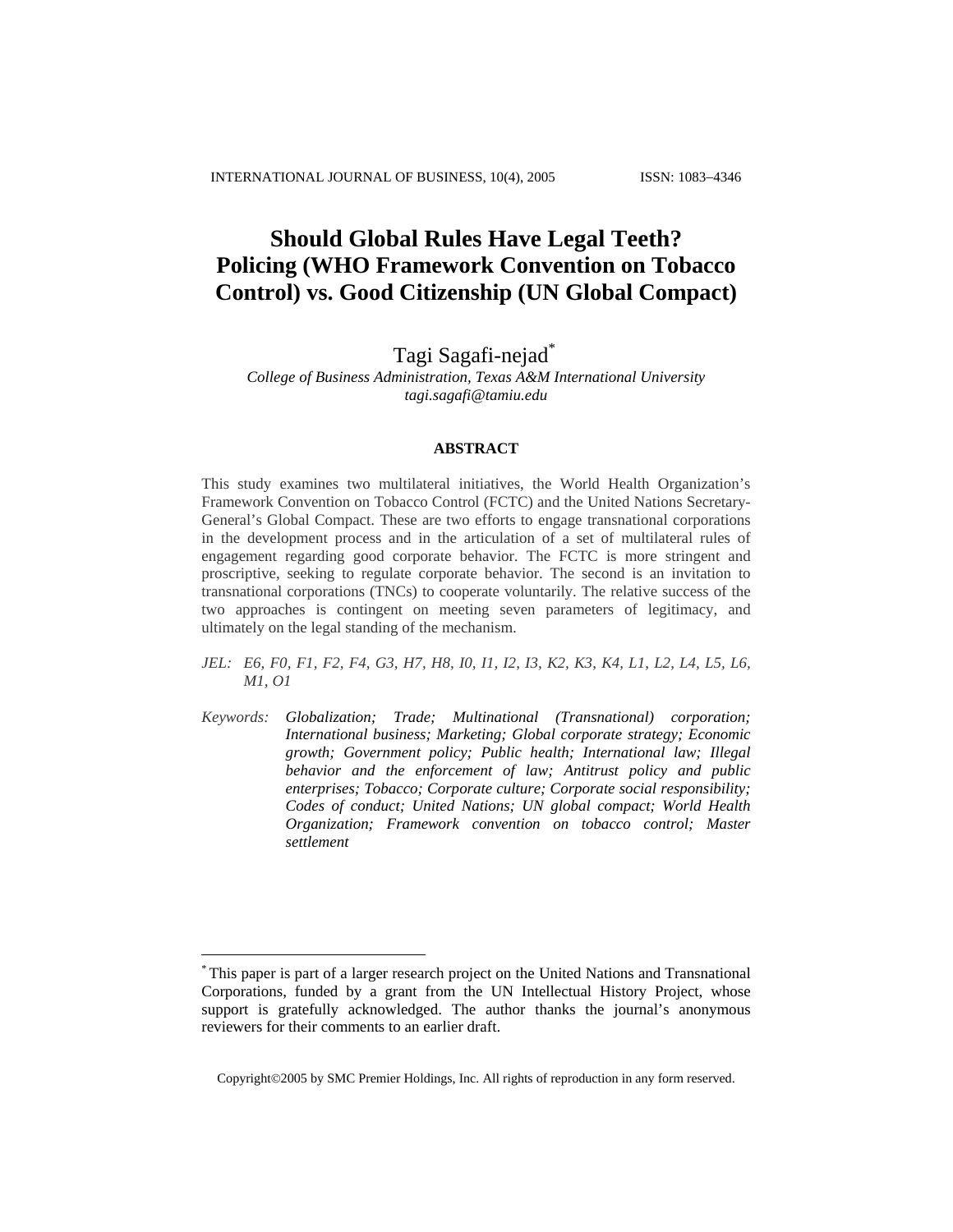### **I. INTRODUCTION**

The literature on global strategy is generally silent or contradictory regarding the juxtaposition of corporate strategy and national policy (cf. Porter, 1985; Vernon-Wortzel, 1997; and Bartlett, Ghoshal, and Berkenshaw, 2004). Such scholarly work deals largely with corporate aspects, relegating the role of the external environment, and particularly government, to a secondary position<sup>1</sup>. However, there is now on the policy plane a plethora of new initiatives at sub-national, national and international levels, and firms must take these into consideration when designing and implementing their corporate strategy. Navigating these national and international crosscurrents requires knowledge and a sense of responsibility on the part of firms and all stakeholders, including national policy makers and international organizations.

One approach is the *control by governmental bodies* of tobacco's harmful effects. Spectacular successes have been achieved, thanks to the dogged determination of public officials in the United States -- surgeons-general, state attorneys-general, and private attorneys. The story of how tobacco companies were called to task, how some came tumbling down, and how others survived and continue to prosper in a hostile environment makes a legendary chronicle. This paper suggests that the encounter between "big tobacco", governments, and international organizations, primarily the World Health Organization (WHO), is a triad within which groundwork for policy and strategy is laid.

A second approach to resolving multilateral public policy problems is via appeal to *voluntary corporate social responsibility*. Over the past thirty years, myriad policy schemes have been proposed and promulgated with a view to enhancing global corporate compliance with laws, customs, standards and preferences of countries in which transnational corporations (TNCs) operate. These have ranged from corporate codes of conduct to industry standards, regional proclamations and international codes and guidelines. 2 The United Nations Secretary-General Kofi Annan's 1999 Global Compact stands at the pinnacle of these efforts due, in part, to his position as Secretary-General.

#### **II. THE CONCEPTUAL FRAMEWORK**

This is a comparative case study of two distinct UN policy initiatives -- the World Health Organization's Framework Convention on Tobacco Control (FCTC) and the UN Secretary-General's Global Compact. Following Perlmutter and Sagafi-nejad (1981) and Sagafi-nejad and Perlmutter (2001) the seven "parameters of legitimacy" are used to assess the relative viability of the two approaches: 1) Desirability of the approach; 2) its feasibility; 3) intra-stakeholder consensus; 4) clarity of perception between stakeholders; 5) trust between stakeholders; 6) role legitimacy; and 7) legal status of the instrument. These will be defined and applied to the cases at hand. The working proposition is that the initiatives under investigation, and similar ones, will succeed or fail depending on the extent to which they meet these seven parameters of legitimacy. Below we describe each of the two initiatives, and compare them in light of these criteria, using published statements and documents to provide evidence.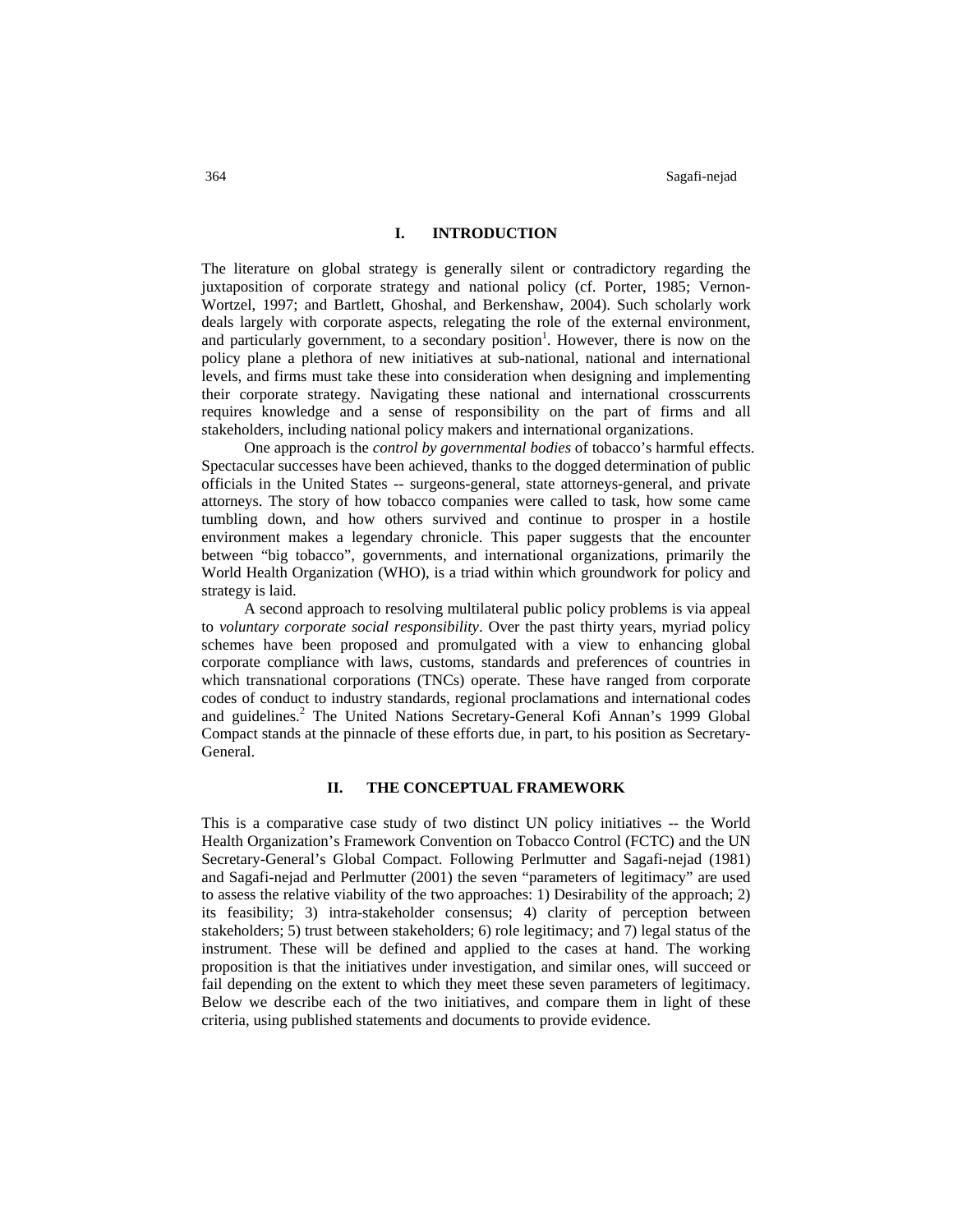#### **III. WHO FRAMEWORK CONVENTION**

It has long been recognized that tobacco smoking creates a serious health hazard. The health care costs and deaths associated with tobacco-related illnesses demonstrate tobacco's deleterious health effects in unequivocal terms, as does extensive research by the US National Institutes of Health, the World Health Organization, and court rulings in several countries; consensus on these deleterious effects is virtually universal. The history of the drive to control tobacco consumption and therefore the advertising, production, manufacture and trade in tobacco, is lengthy (Stewart, 1993; Saffer, 2000; Jones, 1997; and Saloojee, 2000).

The millions of smokers constitute the main stakeholders. Next are the producers, manufacturers and traders of tobacco. As guardians of public health, national and international agencies must be included as stakeholders, as their mandates are to protect the health and welfare of their constituents. The latter, of course, includes the United Nations, primarily the WHO, one of its specialized agencies. Ancillary groups - consumer associations, civil society organizations and other interest groups -- are active on the margin. Therefore various groups have a stake in the outcome of the tobacco initiatives, to wit, tobacco growers and producers whose livelihood and economic viability is at stake, governments that have to bear the costs of health care yet forgo tax revenues lost when consumption declines, and tobacco users, whose health (and choice) may be at risk. Some non-governmental organizations (NGOs) have also used public concern as their *cause celebre*.

Although harmful effects of tobacco have long been known, $3$  the attack on the tobacco industry began in earnest when individuals and groups brought suit against US tobacco companies in American state and federal courts. US Congressional hearings, held in 1985 by a subcommittee of the House Committee on Energy and Commerce, focused on tobacco's harmful health effects. The states of Mississippi, Massachusetts and West Virginia filed suit in their respective jurisdictions seeking reimbursement for health care expenditures incurred to treat their citizens' tobacco-related diseases. In 1995, Dr. Jeffery Wigand became a celebrated whistle-blower when he revealed that tobacco companies had withheld information from the public and had "spiked" their products to render them more addictive -- and incidentally, more carcinogenic.<sup>4</sup>

Over the following years, other states brought suit. As defendant, tobacco companies lost many battles; they succeeded in a few; and some cases against them were dismissed. See Table 1 for a partial list of cases between 1980 and 2002. Other litigation was instituted by private and public agencies including Blue Cross/Blue Shield, the Food and Drug Administration, and the Federal Trade Commission. This protracted tug of war between tobacco companies and their opponents continued with mixed effects. Some companies like Liggett declared bankruptcy; some diversified; some further internationalized; and others developed aggressive and combative counterstrategies.

In 1997 tobacco manufacturers and a group of state attorneys-general reached a comprehensive nationwide settlement of all claims, the Tobacco Resolution. In November 1998 a Master Settlement Agreement was reached between forty-six states, the District of Columbia, and Puerto Rico and the major tobacco companies, including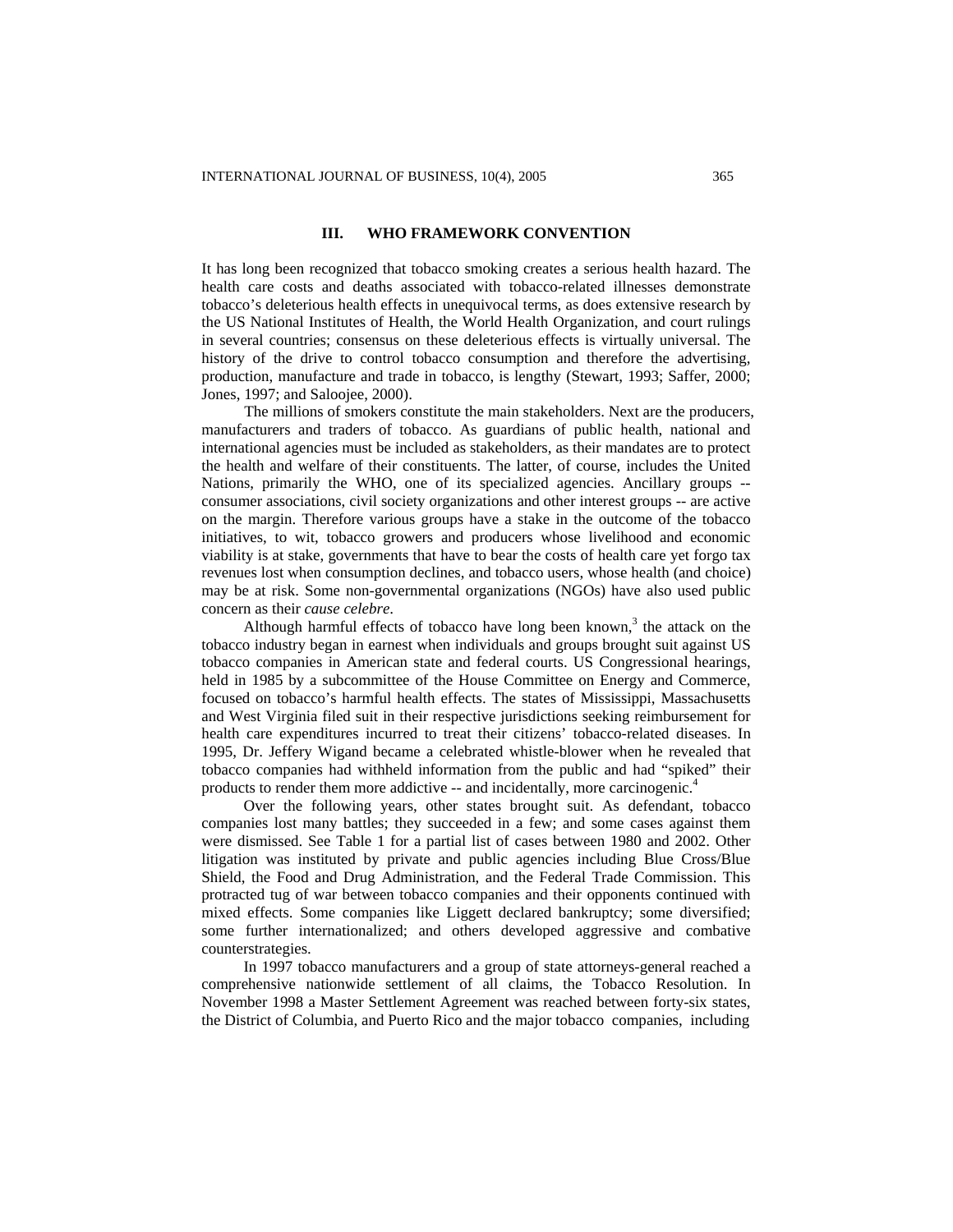366 Sagafi-nejad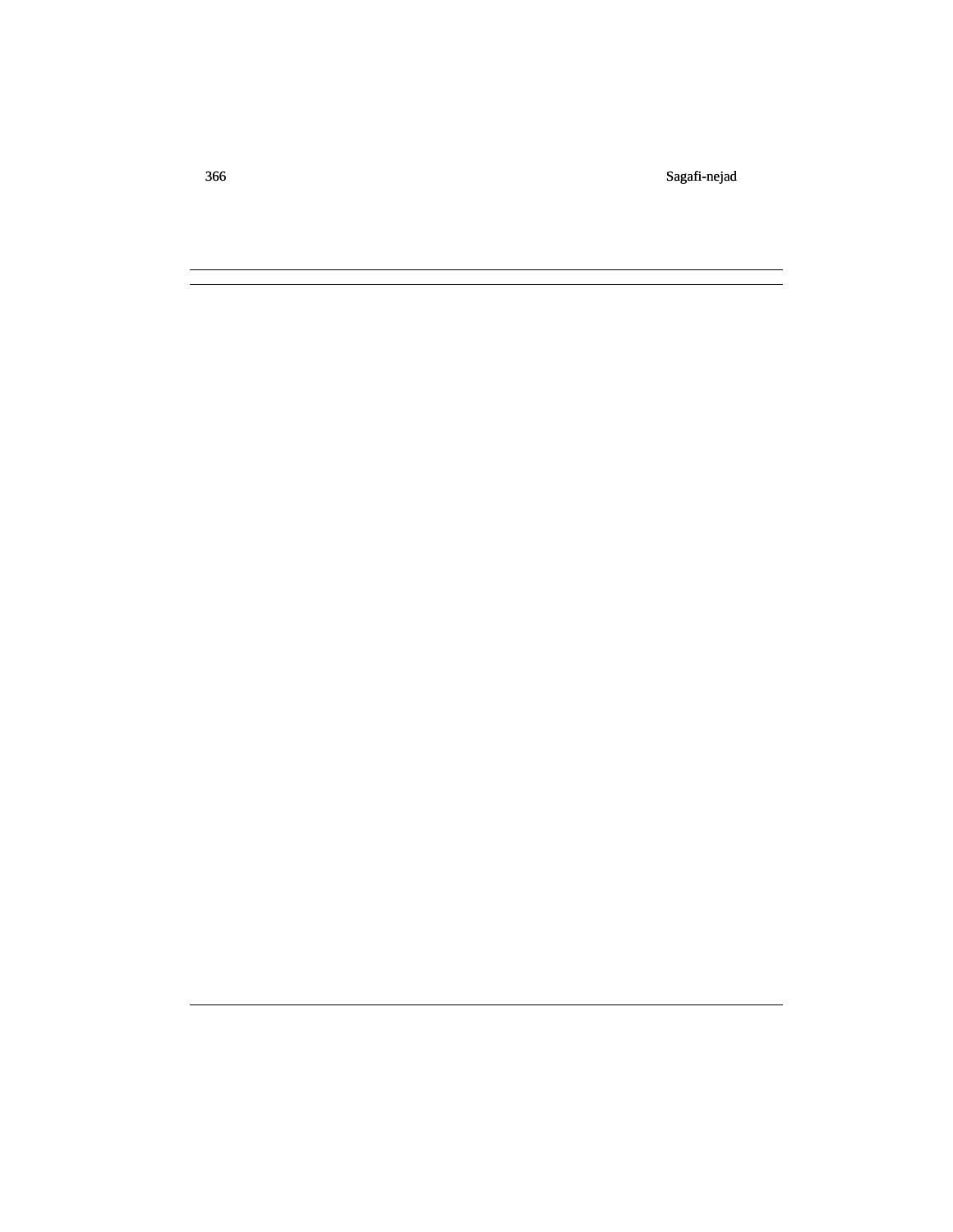# **Table 1 (continued)**

| 2000 | Tompkin v. American<br>Brands et al<br>219 F.3d 566 (6th Cir.<br>2000)                 | Federal<br>Appellate<br>6th Cir.  | Claim was the tobacco cos. had<br>misrepresented the dangers associated<br>with cigarette smoking and challenged<br>FTC's decision to exempt tobacco<br>cos. from statute's warning<br>requirement on utilitarian items such<br>as pens, pencils, t-shirts and sporting<br>goods used for promotional purposes | FTC's decision to<br>exempt such items<br>from the warning<br>requirement was<br>contrary to the<br>clear mandate of<br>the statute |
|------|----------------------------------------------------------------------------------------|-----------------------------------|----------------------------------------------------------------------------------------------------------------------------------------------------------------------------------------------------------------------------------------------------------------------------------------------------------------|-------------------------------------------------------------------------------------------------------------------------------------|
| 2000 | Allegheny General<br>Hospital v. Philip Morris et<br>al.<br>228 F.3d 429 (3d Cir.2000) | Federal<br>Appellate              | 16 charitable not-for-profit hospital<br>brought suit against tobacco cos. to<br>recover costs for treating indigent<br>patients with tobacco-related diseases                                                                                                                                                 | Dismissal of<br>hospitals' claims<br>affirmed                                                                                       |
| 1998 | Brown & Williamson v.<br><b>FDA</b><br>153 F.3d 155 (4th<br>Cir.1998)                  | Federal<br>Appellate<br>4th Cir.  | Tobacco cos. challenged the FDA rule<br>"Regulations Restricting the Sale and<br>Distribution of Cigarette and<br>Smokeless Tobacco to Protect<br>Children and Adolescents"                                                                                                                                    | FDA lacks<br>jurisdiction to<br>regulate tobacco<br>products                                                                        |
| 2000 | FDA v. Brown &<br>Williamson et al<br>529 U.S. 120 (2000)                              | U.S.<br>Supreme<br>Court          | Same case as above                                                                                                                                                                                                                                                                                             | same as above                                                                                                                       |
| 1989 | Public Citizen v. FTC                                                                  | Federal<br>Appellate<br>D.C. Cir. | This suit involved the Comprehensive<br>Smokeless Tobacco Health Education<br>Act, 15 U.S.C. §4401-4408 and the<br>plaintiff-organization's standing to sue                                                                                                                                                    | The organization<br>did have standing<br>to sue                                                                                     |
| 1983 | Brown & Williamson<br>Tobacco Corp. v. FTC<br>710 F.2d 1165(6th<br>Cir.1983)           | Federal<br>Appellate<br>6th Cir.  | B & W appealed from dismissal of<br>suit challenging FTC's publishing in<br>the Federal Register that present<br>testing methodology does not<br>accurately measure tar and nicotine<br>yields in B &W's Kool Ultra                                                                                            | Dismissal reversed                                                                                                                  |
| 1983 | Brown & Williamson v.<br>Jacobson and CBS, Inc.<br>713 F.2d 262 (7th Cir.<br>1983)     | Federal<br>Appellate<br>7th Cir.  | Tobacco co. brought a libel suit<br>against newscaster                                                                                                                                                                                                                                                         | The lower court's<br>dismissal of the<br>defamation claim<br>reversed                                                               |
| 1980 | Action on Smoking and<br>Health v. Harris<br>655 F.2d 236 (D.C. Cir.<br>1980)          | Federal<br>Appellate<br>D.C. Cir. | Action on Smoking and Health<br>challenged the refusal of the FDA to<br>assert jurisdiction over cigarette<br>containing nicotine as a drug under<br>the Federal Food, Drug, and Cosmetic<br>Act, 21 U.S.C. § $321(g)(1)(C)$                                                                                   | Affirmed agency<br>decision as not<br>arbitrary or<br>capricious                                                                    |

Source: Compiled by the author from court documents.

Philip Morris, R. J. Reynolds Tobacco Co., Brown & Williams Tobacco Corp., and Lorillard Tobacco Co. The companies agreed to pay some \$246 billion over the ensuing 25 years in exchange for liability releases for past and future damages (see Table 2) Tobacco manufacturers challenged the constitutionality of the Master Settlement, but the court affirmed its legality in 2002 (see *Starr Scientific Inc. v. Beales*, listed in Table 1).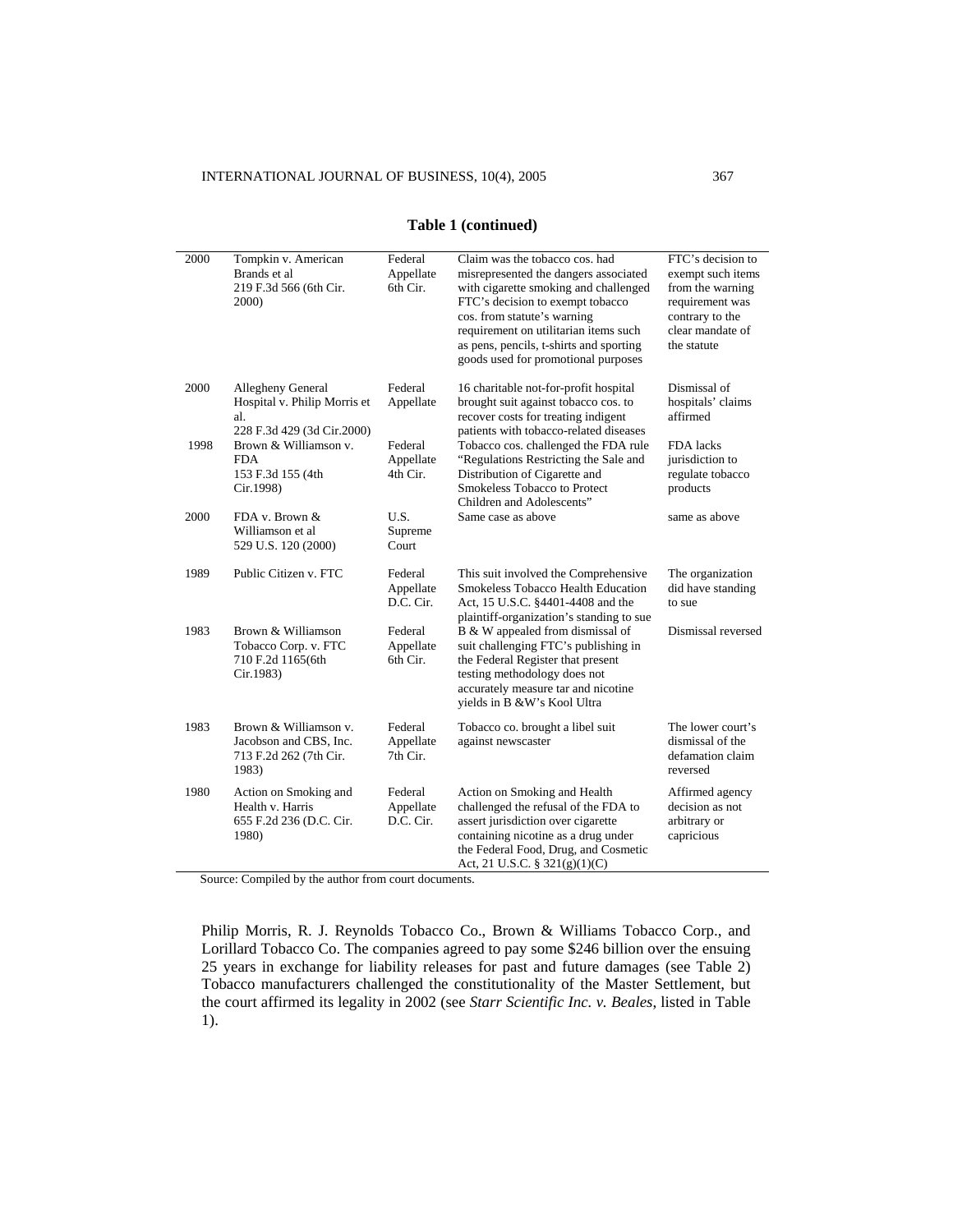### **Table 2** Master settlement agreement- history and basic elements

- In 1985 there were Congressional hearings held by the Subcommittee on Health and Environment of the House Committee on Energy and Commerce, 99th Cong., 1st Sess., 260.
- In 1994 the Attorneys-General of Mississippi, Minnesota, West Virginia and Massachusetts filed suits in their respective state courts seeking reimbursements for health care expenditures by those states for their citizens suffering from tobacco-related diseases.
- By 1996 fifteen other states had filed suit. Common themes among these suits were charges that the tobacco companies 1) had misled and deceived the public by suppressing internal research about the risks and addictive properties of cigarettes 2) had committed fraud and had engaged in racketeering activity through efforts to disseminate false statements about the addictive nature of nicotine, and 3) had violated anti-trust laws by conspiring to suppress the development and marketing of safer cigarettes.
- By 1997 more states had filed similar lawsuits.
- It was also in 1997 that cigarette manufacturers negotiated with a group of state attorneysgeneral to reach a comprehensive nationwide settlement of all claims. This was called the Tobacco Resolution. Federal legislation to implement this resolution was introduced in the Senate in 1997, but the legislation was never enacted because of protests by the tobacco companies to increased sums of money and greater restrictions on their manufacturing of cigarettes.
- Meanwhile, the tobacco companies reached individual settlements with Mississippi, Florida, Texas, and Minnesota. Also several other attorneys-general negotiated with tobacco companies on a new multi-state settlement.
- In November 1998, the Master Settlement Agreement was approved in all respects; it permitted non-settling states to participate if they acted within seven days. Forty-six states entered into this agreement in addition to the District of Columbia, Puerto Rico, Virgin Islands, American Samoa, Guam, and the Northern Mariana Islands. The Agreement called for the major tobacco companies, Philip Morris, Inc., R.J. Reynolds Tobacco Co., Brown & Williamson Tobacco Corp, and Lorillard Tobacco Co., to pay approximately \$200 billion over the next 25 years in exchange for liability releases for past and future damages.

This litigation and the Master Settlement it produced were major landmark events, propelled by initiatives at state and national levels<sup>5</sup>. The issues raised by the Master Settlement further percolated to the international arena, where the World Health Organization, following the recommendations of a 1999 United Nations inter-agency task force, undertook the challenge of globally investigating and publicizing the harmful effects of tobacco. The WHO's objective, through the Tobacco Free Initiative and, ultimately, by international treaty, was to seek a global solution to a dangerous health hazard.

When the 191-nation members of the WHO began negotiations on a treaty called Framework Convention on Tobacco Control (FCTC) in 2000, the seven largest global tobacco companies, including Philip Morris, Japan Tobacco and British-American Tobacco, were attempting preemptively to develop a voluntary pact. According to Solomon Smith Barney, Philip Morris and Japan Tobacco alone had a combined market share of 40.5% of the international cigarette market (Fairclough Branch, 2001). But that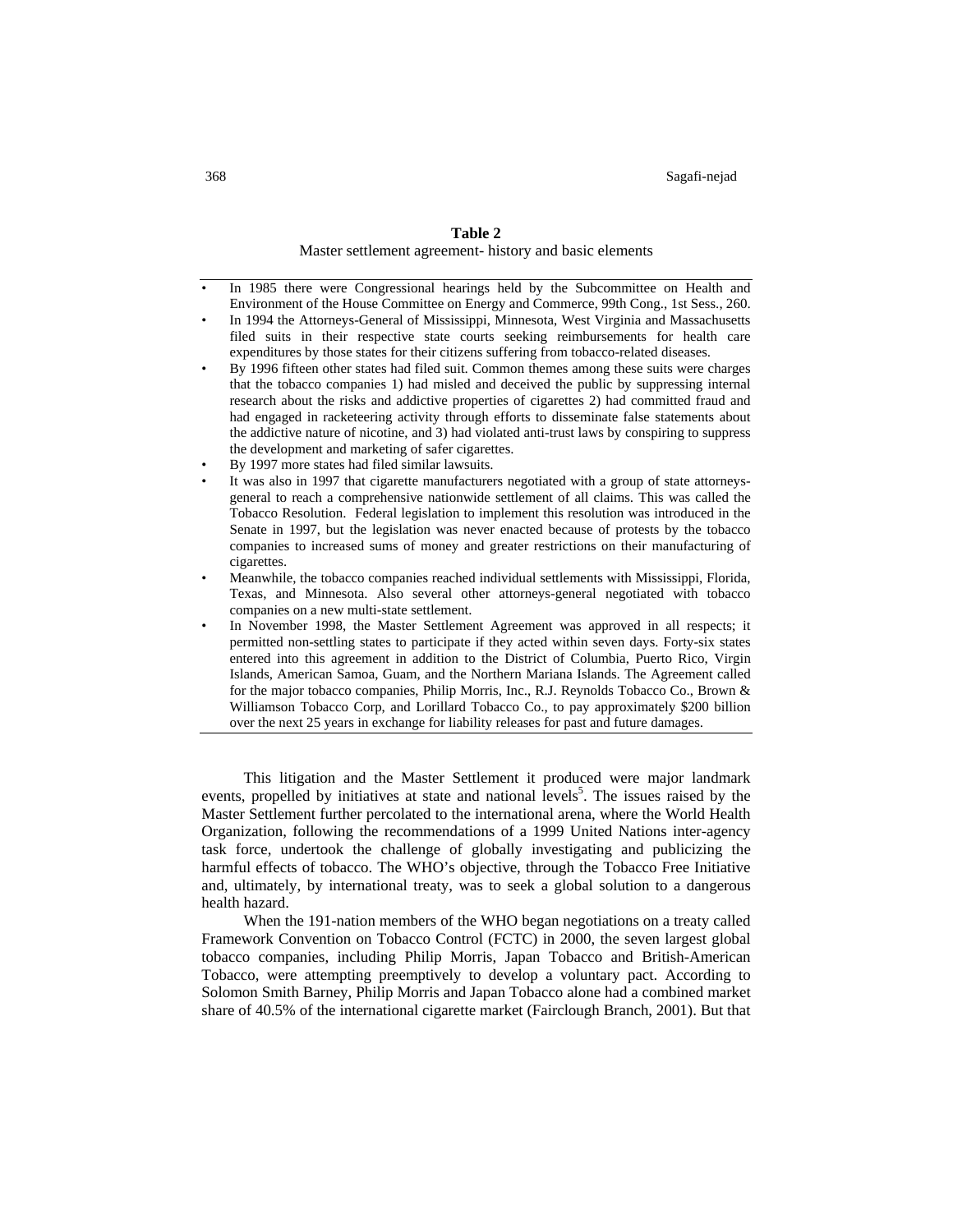pact was superceded by what transpired under the World Health Organization. A report stated:

*Negotiators from WHO member states meet in Geneva next week for two weeks of talks on developing global rules to curb the advertising, promotion and sales and smuggling of tobacco products. The fifth session of the Intergovernmental Negotiating Body (INB, October 14-25, 2002) was expected to examine a new text of the Framework Convention on Tobacco Control (FCTC) that proposes options culled out of four years of negotiations. The new text was drawn up by the Brazilian head of the negotiations, Ambassador Luis Felipe de Seixas Corrêa. ([www.WHO.org\)](http://www.who.org/)* 

A final round of negotiations concluded in early March of 2003. This Framework Convention on Tobacco Control (FCTC) was adopted during the 56th World Health Assembly, May 19-28, 2003, in Geneva by governments representing 95% of the world population, and as an "international legal instrument" aimed at circumscribing the global spread of tobacco products. Throughout, the WHO continued to put forth arguments against tobacco consumption. The FCTC was adopted unanimously by all WHO Member States in May 2003. It was the first public health treaty negotiated under the auspices of the WHO, addressing what it called "the single biggest preventable cause of death" and affecting "an estimated 1.3 billion smokers worldwide." It declared further that "half of them, some 650 million people, are expected to die prematurely of a tobacco-related disease."6

The United States objected to certain of its provisions, and did not endorse the draft until May 10, 2004. By the June 29, 2004, deadline, some 168 countries had become signatories to the Convention; thirty became "parties" to the treaty by virtue of ratification, acceptance, approval, formal confirmation, or accession.<sup>7</sup>

The entire tobacco industry unified in opposition to the WHO initiative. The industry association web site<sup>8</sup> does not explicitly refer to the WHO or the FCTC; it focuses on tax revenues collected by governments from their sales of tobacco products. Corporate response to the FCTC has been a complex admixture of strategies, akin to their post-Master Settlement behavior. One strategy of the tobacco companies has been diversification. The other has been expansion through global acquisitions. During the past decade, examples of the latter include: Philip Morris into Hungary, Russia, Czech Republic, Lithuania, Ukraine, Kazakhstan, China, Poland, Portugal and Mexico; British American Tobacco into Hungary, USA, Uzbekistan, Russia, Poland, Cambodia, Mexico, and Turkey; and RJ Reynolds into Russia, Ukraine, Kazakhstan, Azerbaijan, Turkey, Poland, Hungary, Tanzania, Finland and Romania. See Joossens and Ritthiphakde (2000).

Global tobacco companies have shown considerable resilience in the face of these hostile political and social environments by employing various strategies that have resulted in an industry performance on a par with, or better than, the manufacturing industry as a whole.<sup>9</sup> For example, Philip Morris, the world's largest tobacco company, has pursued a twin strategy of product and geographic diversification. Faced with the prospects of having to pay billions of dollars in fines when the US Government filed charges under RICO, Philip Morris's parent company, Altria, was considering splitting into two or three independent companies, to mitigate the potential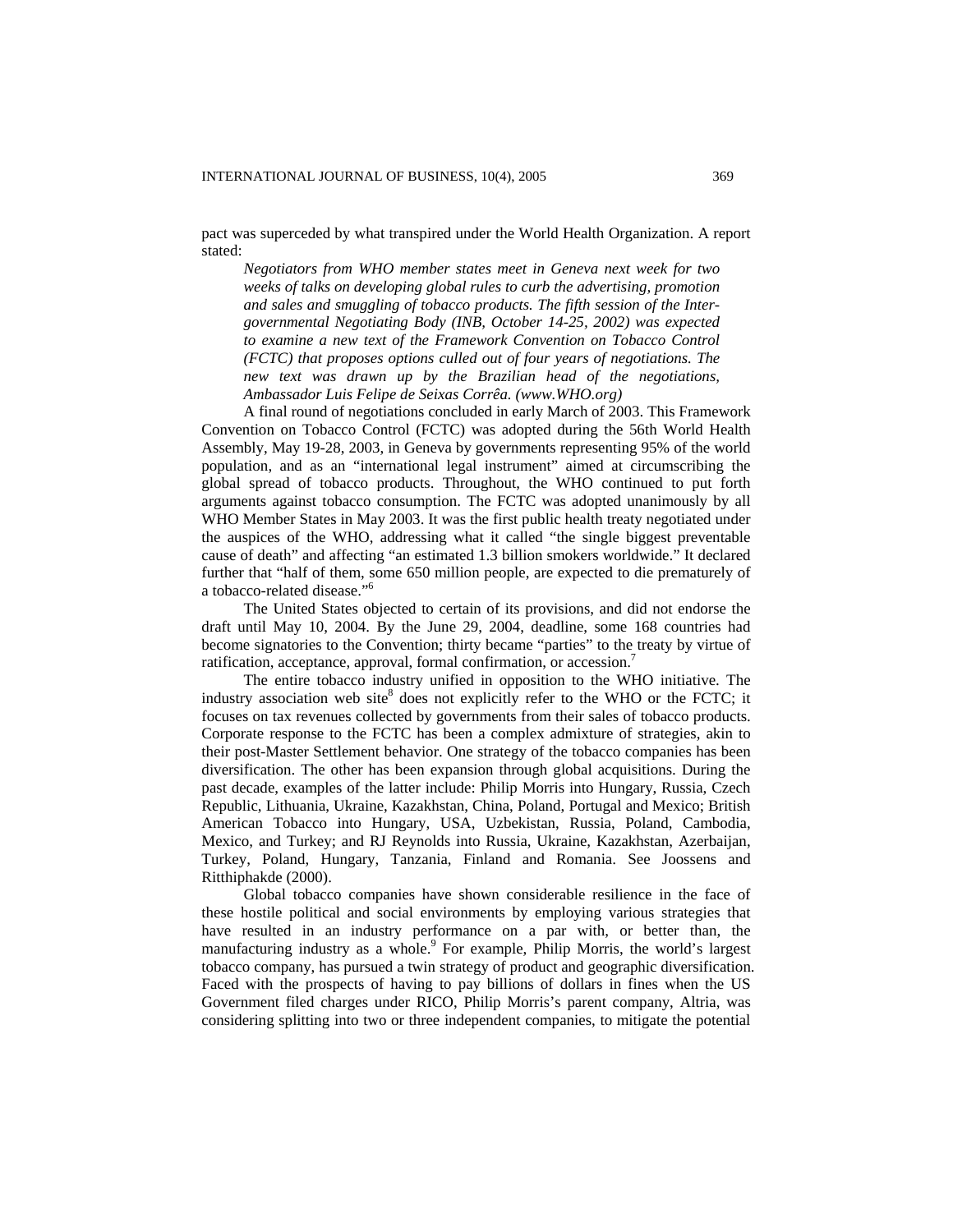damage resulting from such an enormous and devastating law suit. See Foster (2005) Even before the RICO litigation loomed, it had already aggressively diversified its product portfolio by acquiring food, beverage, and other companies while also restructuring into Philip Morris International and Philip Morris USA to more effectively expand in the global market.<sup>10</sup> At the same time, the company declared that it shared "the desire of the WHO to make progress on many of the issues addressed in the proposal," while disagreeing, not surprisingly, with some of the policy measures. The company stated:

*Among the areas where we share common ground with the WHO are the prevention of youth smoking; reasonable restrictions on marketing; efforts to continue to inform the public about the health consequences of smoking and the benefits of quitting; regulation of the content of tobacco products; package labeling requirements; reduction and elimination of cigarette smuggling; and reasonable restrictions on smoking in public places. These are just some of the areas of common ground that we share with the WHO and governments around the world.<sup>11</sup>*

Other major players, British American Tobacco (BAT), Japan Tobacco, and R. J. Reynolds have pursued similar strategies, $12$  although R.J. Reynolds Tobacco Company (not to be confused with R. J. Reynolds Inc, which was purchased by Japan Tobacco in 1999) is silent with respect to the FCTC. On the other hand, British American and Japan Tobacco faced the Convention head on. Japan Tobacco traces its heritage to 1898, although it was reconstituted after its 1999 purchase of R. J. Reynolds, Inc. It manufactures three of the world's most recognizable brands -- Camel, Salem, and Winston, and controls three-quarters of the Japanese tobacco market. Perhaps significantly, its international headquarters is in Geneva, home of the WHO. The company has testified and provided other documentation to challenge the premises of the FCTC, and in its opposition, invokes not only the rights of its employees but also its "millions" of other stakeholders:

*We represent not only our 45,000 employees worldwide, but also millions of people who depend on us for their livelihoods – tobacco growers, suppliers, and retailers, to name but a few. While we are willing to cooperate and work with the WHO, the principle of "proportionality" demands that the impact of a proposed regulation needs to be proportional to its expected benefit. The FCTC fails to meet this key test in a number of ways.*<sup>13</sup>

With respect to the FCTC, British American Tobacco summarizes its position: *As the producers of a legal product we assert the right to communicate with adult consumers and also the right to participate in international trade. We take issue with the notion that the world in the 21st century is faced with a tobacco "epidemic" that is "spreading across national borders". In addition, we are concerned about the claim that international tobacco companies are portrayed as "spreading the epidemic" and that advertising is claimed to be the "tool" to do so. It is an accepted fact that tobacco use was widespread in all countries in the world for centuries, well before the advent of either international tobacco companies or mass-market advertising.*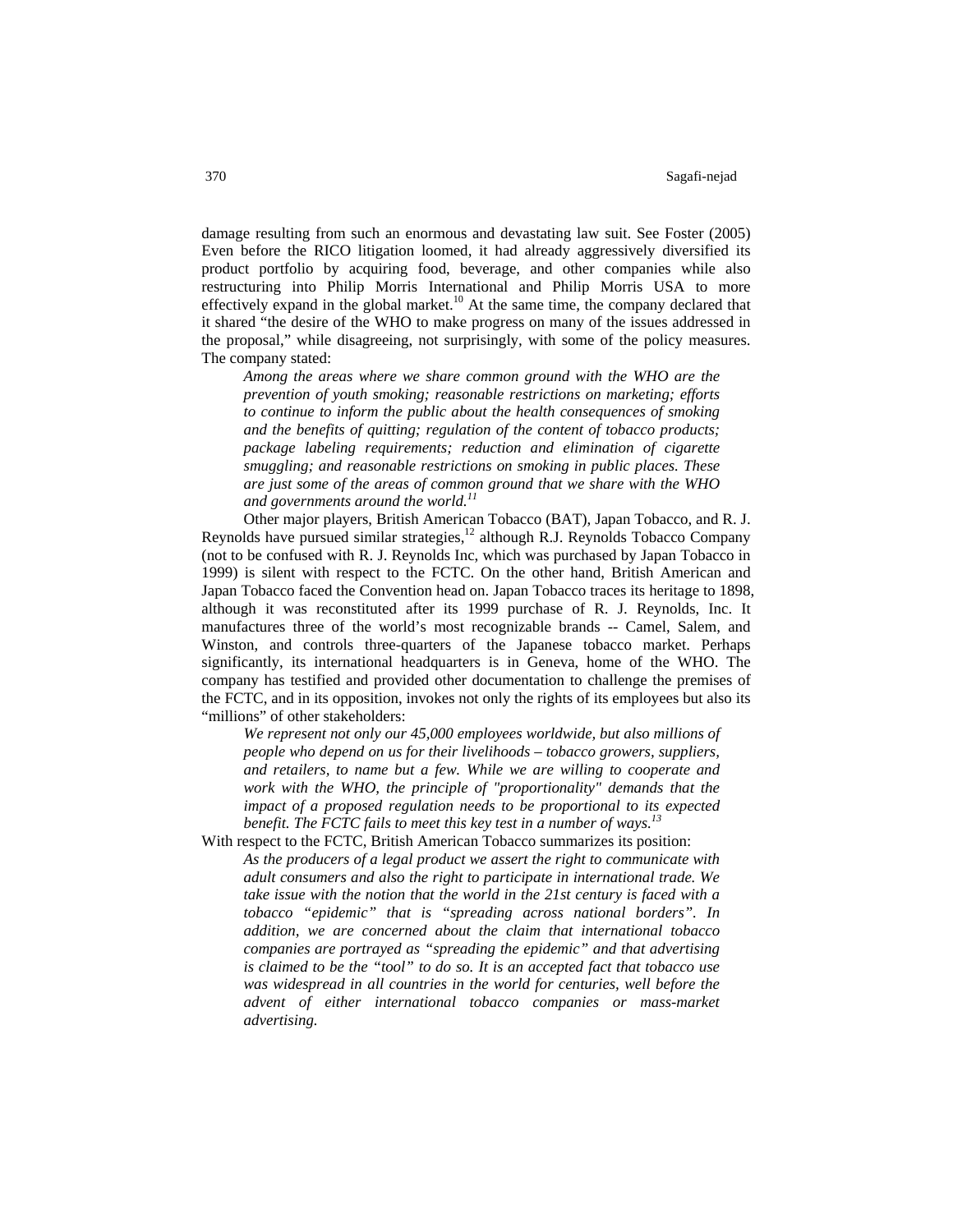*We have always recognised the right of governments to regulate tobacco products at a national level. We believe that nothing stands in the way of such governments to do so effectively. We believe that it is our right to participate in the regulatory process, and we are concerned about efforts to preclude our participation or to undermine our legally protected fundamental rights.* 

*Because of the above, we believe that the need for an international response in the form of a detailed and binding multilateral convention is much more limited than stated in the Preamble of the FCTC. Observing the proceedings of the international negotiating body over the last two years strengthened our view that if there is to be a convention, it should for the majority of issues be limited to non-binding guidelines for national governments.* 

*Since we recognise the negative health impact of tobacco use, we do recognise the role of the WHO in supporting governments with health policy advice based on sound science. We think that it is appropriate for the WHO to advise on tobacco control measures within its field of expertise, but not in fields outside its remit.14* 

By making this statement, BAT recognized a role for the WHO, but a far more limited one than that envisaged by the FCTC. In addition to individual corporate responses, tobacco companies created the Tobacco Manufacturers Association (TMA), which provides:

*… factual information on smoking related issues in order to instil (sic) a sense of balance and proportion into the debate. This ensures that people who take an interest have all the relevant information they need to make up their own minds.<sup>15</sup>*

An overall assessment of the tobacco companies' position leads to several conclusions. Tobacco companies appear to agree with the underlying propositions of the FCTC, namely, the harmful health effects of tobacco, and have even demonstrated some willingness to move toward the fulfillment of its goals. Nor do they deny a legitimate role for the WHO in this effort. However, there is some disagreement among the companies as to how far the FCTC should be allowed to go in curbing the companies' production, marketing and distribution, presumably the domain of private enterprise. Most, if not all, tobacco companies oppose a binding international instrument as proposed by the FCTC. Secondly, when opposing the initiative, companies tend to invoke the widest possible spectrum of stakeholders, the basic rules of competition in a free market system, and individual choice. Finally, there is no "intra-stakeholder unanimity" on how to countenance this external challenge; some companies broke ranks during the litigation process and became instrumental in the claims against their industrial compatriots.

The hostile environment continued to cast its shadow over the tobacco companies. In 2004, the US Justice Department began preparations to take the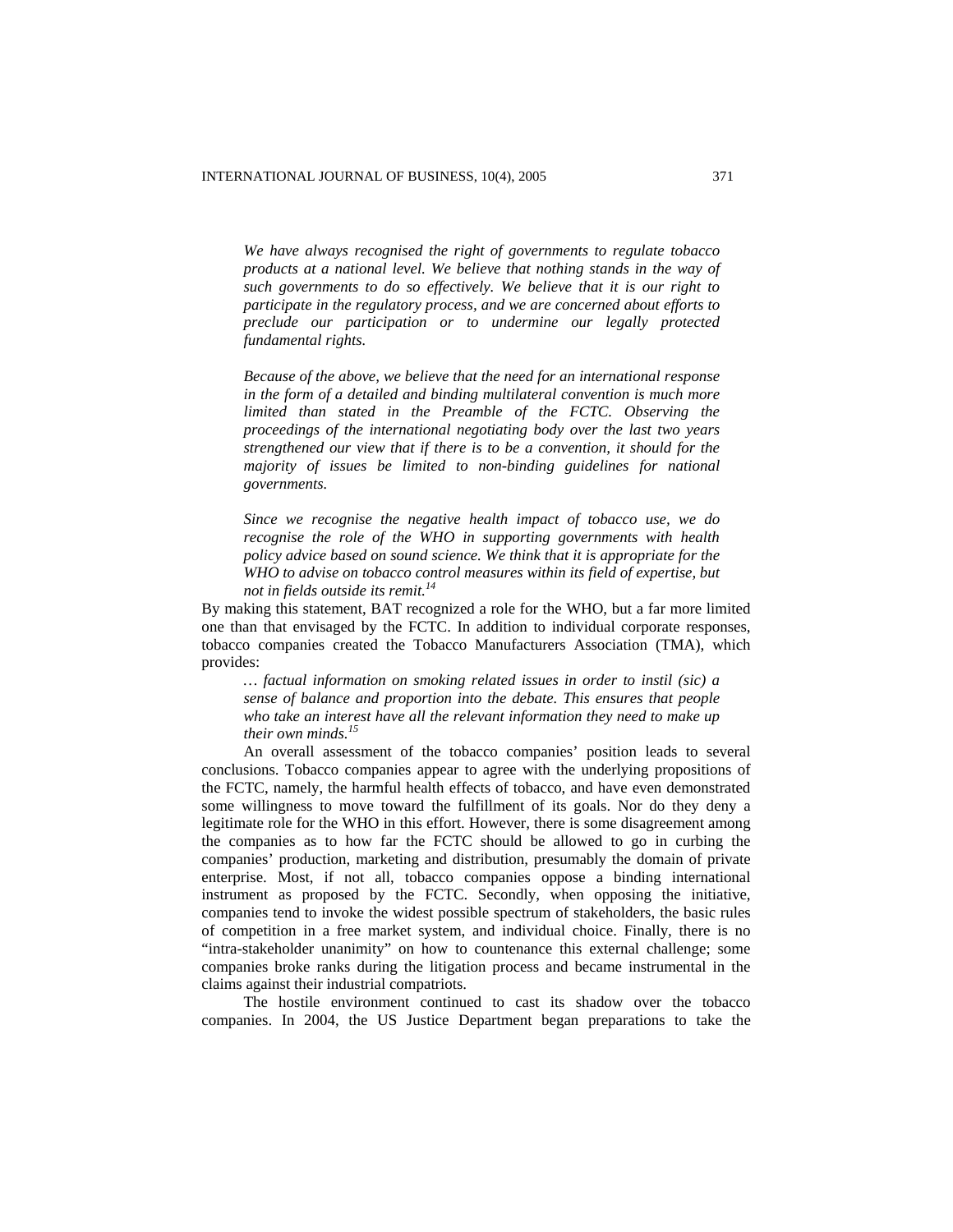companies to court again, charging them with conspiracy to defraud consumers by denying the dangers of smoking, and by deliberately marketing cigarettes to underage youth, while knowing about the causal link between smoking and disease. Five years in preparation, this \$280 billion federal suit, brought before federal judge Gladys Kessler, September 21, 2004, was based on the 1970 US Racketeer Influenced and Corrupt Organizations (RICO) Act, initially aimed at the Mafia. This action was "perhaps the biggest judicial assault ever launched by a government on a legal industry." See Buckley (2004). The suit claimed that tobacco companies should "disgorge" \$280 billion in "ill-gotten gains." The companies vigorously denied the charges and went on the attack as they had in earlier court contests. Interestingly, press coverage of this case did not mention the WHO or its FCTC. In early February, 2005, the United States Court of Appeals for the District of Columbia ruled (2-1) that RICO did not apply.<sup>16</sup> The matter may escalate to the US Supreme Court.

#### **IV. THE UN GLOBAL COMPACT**

Unlike the WHO initiative on tobacco, where the focus is on "legal control," UN Secretary-General Kofi Annan's 1999 Global Compact initiative focuses instead on voluntary cooperation. The two have similar aims, viz., aiding the development of developing countries, and encouraging good global corporate citizenship. However, they differ on matters of rights and responsibilities and on overall tone and tenor. The WHO Framework Convention on Tobacco Control demonstrates an essentially unilateral and confrontational approach, where the battle is fought in national legal courts, and through litigation and legislation. By contrast, the UN Global Compact takes a multilateral approach to urge good corporate citizenship.

On January 31, 1999, at the World Economic Forum in Davos, Switzerland, United Nations Secretary-General Kofi A. Annan challenged world business leaders to "embrace and enact" the Global Compact -- by adjusting their individual corporate practices and by supporting appropriate public policies. He took the elite of global capitalism to task, challenging them to join the United Nations in a partnership mission, a "compact" to deal with basic human needs by addressing human rights, labor, and the environment. The original nine Principles of the Global Compact in three distinct but related areas were enunciated in 1999.<sup>17</sup> Each is grounded in one or more of the fundamental principles that constitute the *raison d'etre* of the 1948 United Nations Universal Declaration of Human Rights. The tenth principle, addressing the problem of corruption, was added in June 2004, after the United Nations adopted the Convention against Corruption.<sup>18</sup> The ten principles are listed in Table 3.

The Compact office is responsible for providing general background information, nurturing new partnerships, developing case studies, and arranging dialogues throughout the world, all despite a skeleton staff and modest budget. The director of its office reports directly to the UN Secretary-General. The operational phase of the Compact was launched at a high-level event at UN Headquarters in New York on July 26, 2000. Chaired by the Secretary-General, the meeting "brought together senior executives from some 50 major corporations and the leaders of labor, human rights, environment and development organizations".<sup>19</sup>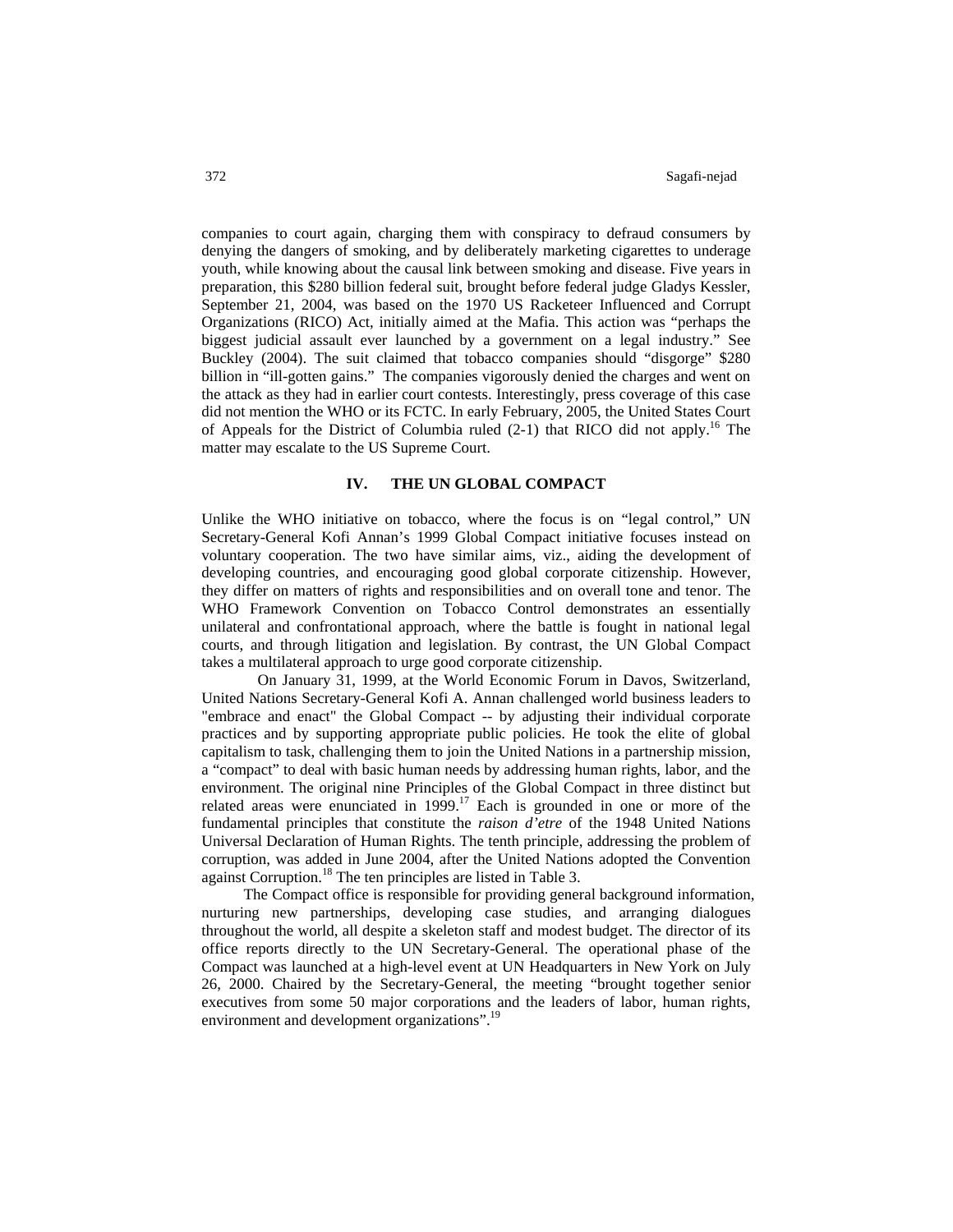INTERNATIONAL JOURNAL OF BUSINESS, 10(4), 2005 373

| <b>Issue</b>    | <b>International</b><br>benchmark               | <b>The Global Compacts Principles</b>                                                                                         |
|-----------------|-------------------------------------------------|-------------------------------------------------------------------------------------------------------------------------------|
| Human Rights    | The Universal<br>Declaration of<br>Human Rights | <i>Principle 1:</i> Support and respect the protection of international human rights within<br>their sphere of influence; and |
|                 |                                                 | <i>Principle 2:</i> Make sure their own corporations are not complicit in human rights abuses.                                |
| Labour          | The ILO<br>Fundamental<br>Principles on         | <i>Principle 3:</i> Freedom of association and the effective recognition of the right to<br>collective bargaining;            |
|                 | Rights at Work                                  | <i>Principle 4:</i> The elimination of all forms of forced and compulsory labour;                                             |
|                 |                                                 | <i>Principle 5:</i> The effective abolition of child labour; and                                                              |
|                 |                                                 | <i>Principle 6:</i> The elimination of discrimination in respect of employment and<br>occupation.                             |
| Environment     | The Rio<br>Principles on the                    | <i>Principle 7:</i> Support a precautionary approach to environmental challenges;                                             |
|                 | Environment and<br>Development                  | <i>Principle 8:</i> Undertake initiatives to promote greater environmental responsibility; and                                |
|                 |                                                 | <i>Principle 9:</i> Encourage the development and diffusion of environmentally friendly<br>technologies.                      |
| Anti-Corruption | The 2003 UN<br>Convention<br>against Bribery    | Principle 10: Businesses should work against all forms of corruption, including<br>extortion and bribery.                     |

# **Table 3**The ten pri nciples of t he global compact

Source: Sagafi-nejad with Dunning (forthcoming), based on [www.UNGlobalCompact.org](http://www.unglobalcompact.org/).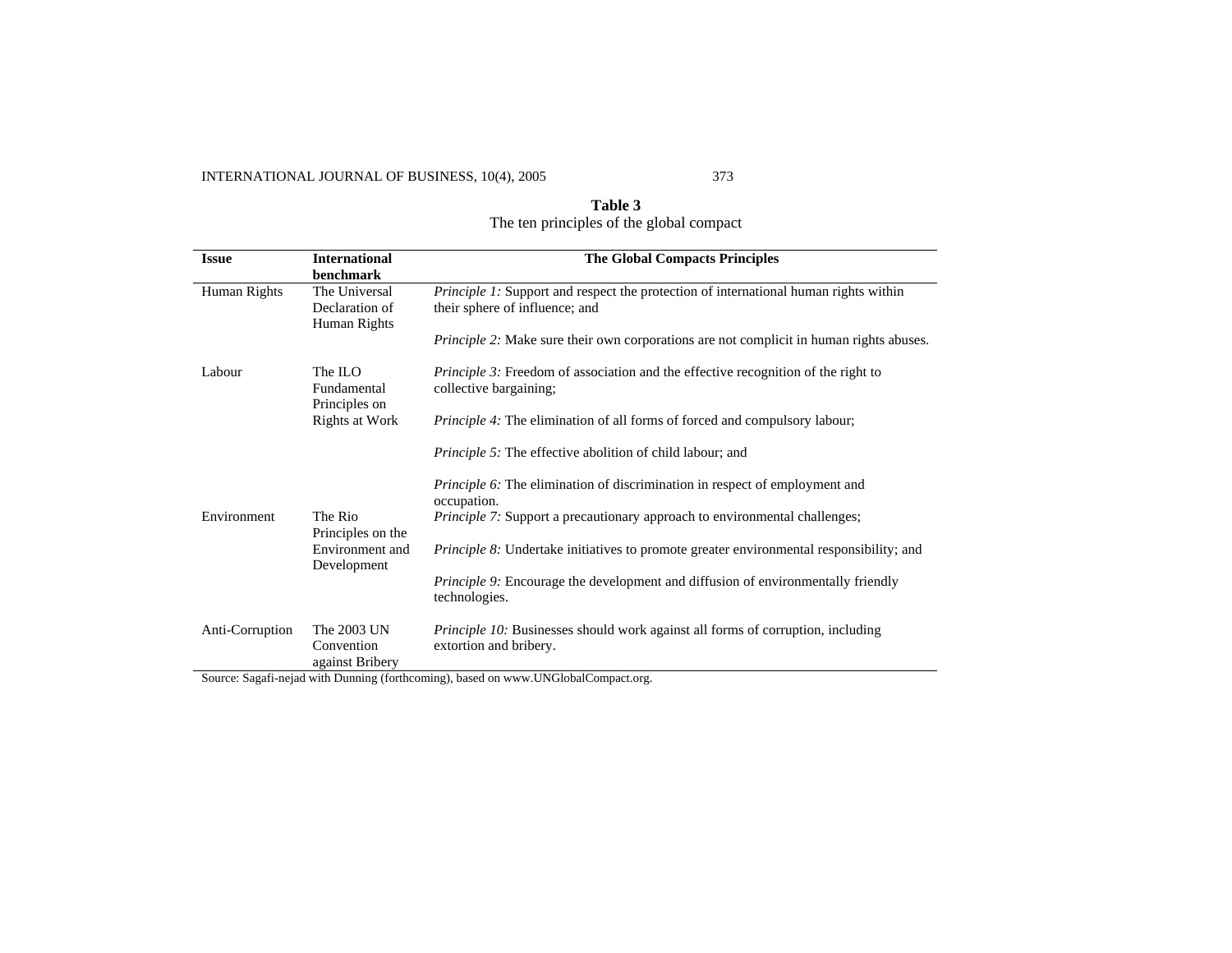Once launched, the UN staff began to propagate the concept and encourage companies to adopt it. In its 2001 pilot phase, companies were asked to enunciate their strategy for conforming to the tenets of the Compact by submitting specific cases or instances within their companies that touched on one or more of the principles. Some 42 companies submitted statements indicating that they were addressing one or more of the nine principles in their business operations. British Telecom (BT) stated that it was addressing all nine principles. Indian Oil Corporations, Ltd. was addressing several principles through its community development activities emphasizing health care. Global companies such as BASF, Bayer, BMW, DaimlerChrysler, Deloitte Touche Tohmatsu, Dupont, Nike, Royal Dutch/Shell, SAP, UBS and Unilever each said it was addressing one or more of the Compact principles.

Since its first progress report issued in 2001, the UN Global Compact has continued to expand and to embrace more partners from business associations, labor, civil society, academia, cities, and even stock exchanges; hundreds of companies and organizations have engaged in the Compact. The list of companies that has joined the Global Compact show their multifarious nature; they come from across the world, developed (including those from Australia, Belgium, Canada, France, Germany and the US), as well as emerging market economies (including Brazil, China, and India) and less developed countries (such as Guyana, Tanzania and Uganda). They consist of large and well-known TNCs such as those mentioned above as well as others less well known.<sup>20</sup>

The incorporation of the Compact tenets into company practices is a positive development,suggesting that this form of moral suasion might produce desired results. Whether long term corporate strategy and action will be influenced by the Global Compact initiative remains an open question. Suasion power is the sole means of convincing TNCs to join this compact, and the UN champions of this project have employed this with vigor:

"For companies, there are a number of benefits to participating in The Global Compact. These include:

- Working directly with UN agencies, labour, non-governmental organizations and other groups on partnership projects.
- Participating in action-oriented "Global Policy Dialogues" in a climate of mutual respect. These dialogues address key issues related to sustainable development and corporate citizenship.
- Sharing good practices and learnings with other companies.
- Having confidence that the Global Compact's principles are endorsed and supported universally, thus having a robust and widely-recognized platform for corporate citizenship.
- Leveraging the UN's global reach and convening power with governments and other bodies.
- Accessing the UN's deep knowledge and expertise related to development issues, key country information and facilitation of broad multi-stakeholder partnerships.
- Building goodwill in communities where companies operate.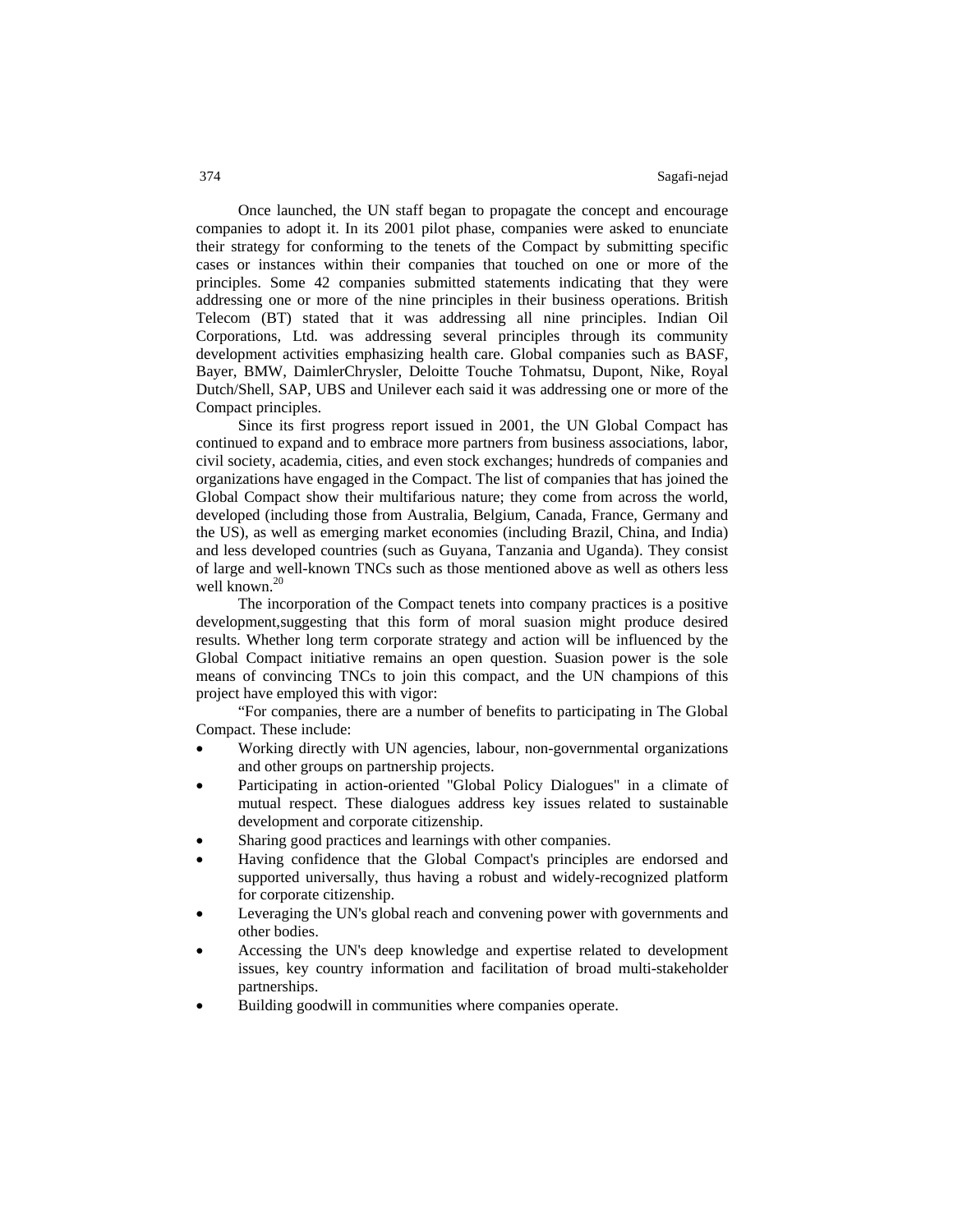- Receiving recognition for substantive company action and change (i.e., corporate reputation)
- Other "corporate responsibility" benefits: higher employee morale and productivity; improved risk profile; operational efficiencies"<sup>2</sup>

The Compact, undertaken in partnership with UN agencies, non-governmental agencies (NGOs), and other stakeholders, is based on dialogue and discourse with transnational corporations (TNCs); it involves a multitude of stakeholders and is linked to the UN's broader Millennium Development Goals<sup>22</sup>. In addition to its goal of involving TNCs, the Compact seeks to promote the goals and objectives articulated in these Millennium Development goals. Reiterating the need to address developmental issues on a global basis and addressing what it considers its global mandate, the United Nations strives to develop a "global partnership for development" aimed at eradicating poverty, achieving universal primary education and gender equality, reducing child mortality, improving maternal health, combating disease such as HIV/AIDS and malaria, and ensuring environmental sustainability. Clearly, the UN Global Compact initiative fits into this grand scheme.

Since the aim of the Global Compact was to create a broad global network, the UN has reached out to many organizations besides TNCs. It has also brought in other stakeholder groups, including civil society organizations interested in labor, environment, and human rights. In addition, the entire constellation of United Nations agencies interested in one or more of the ten principles are involved. Besides the office of Secretary-General, other UN bodies include the United Nations Development Programme (UNDP), International Labor Organization (ILO) and UNCTAD [\(www.UNGlobalcompact.org\)](http://www.unglobalcompact.org/). Proponents passionately argue that the Global Compact provides a path toward the betterment of mankind, the same noble goals that underlie the existence of the United Nations (Kell and Ruggie, 1999). Furthermore, it is a "multi-stakeholder initiative" consistent with the exigencies of today's global economy. 23 However, its critics may argue that it is a well-meaning but toothless effort. Some companies that have not joined the Compact claim that they already adhere to their own or their industry's standards and codes of conduct, and therefore see little advantage in joining. Others say that TNCs that join do so to reap public relations benefits, $^{24}$  without being subjected to rigorous scrutiny. The relative merits of voluntary versus mandatory instruments to control the activities of TNCs dates back to the 1970s, and are exemplified by the futile efforts under the auspices of the UN Centre on Transnational Corporations (UNCTC) and similar work under United Nations Conference on Trade and Development (UNCTAD) concerning technology transfer codes.

### **V. ANALYSIS**

Since its establishment after World War II, the United Nations has had an ebb-andflow relationship with multinational corporations, mirroring the evolution of the global constellation of forces. From a reasonably peaceful and collaborative mode up until the 1960s, the international environment turned more discordant in the 1970s. This era of confrontation gradually gave way in the 1980s to one of cooperation, which accelerated with the fall of the Berlin Wall and the collapse of the Soviet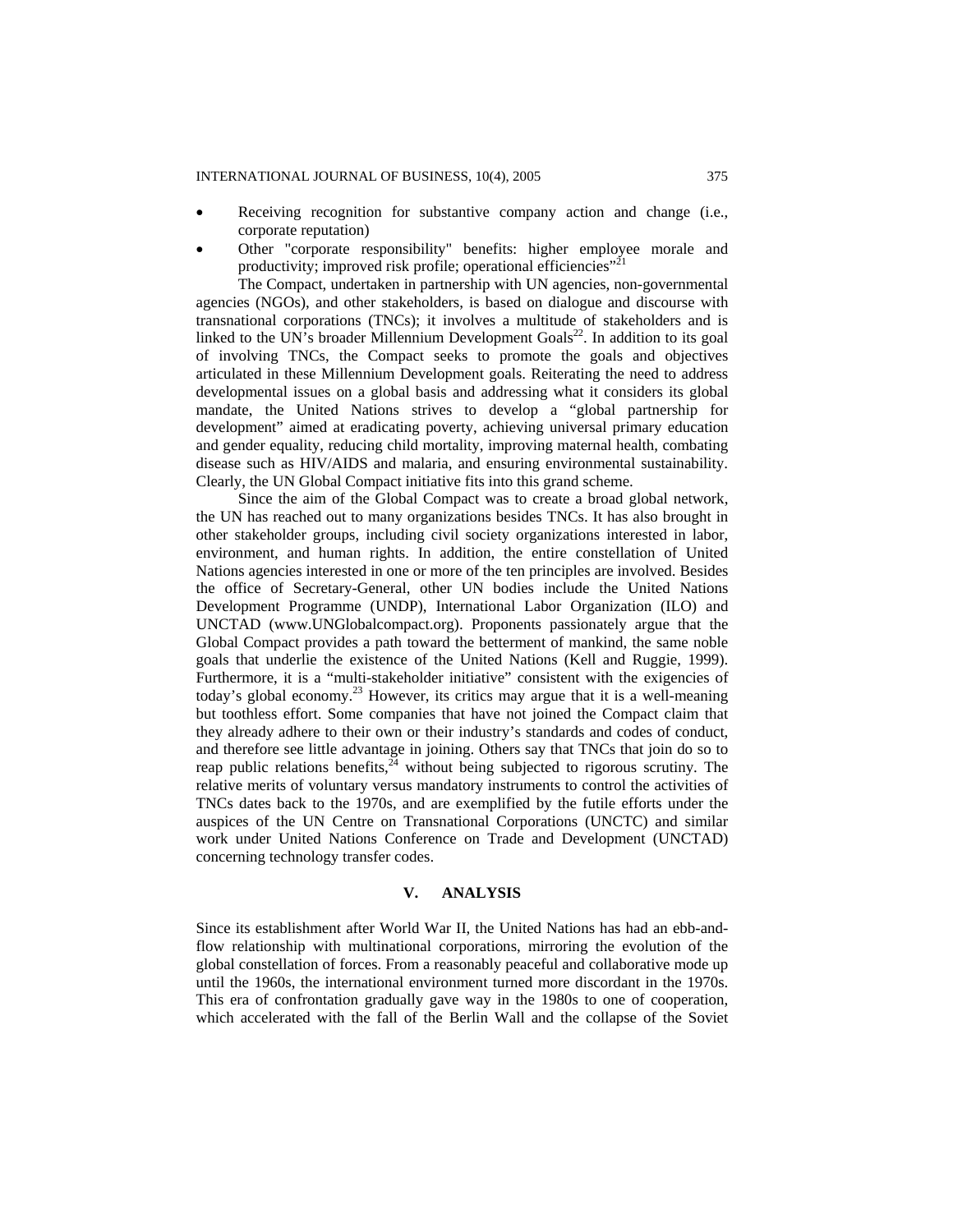Union.<sup>25</sup> Both the Framework Convention on Tobacco Control and the Global Compact must be viewed within this broad global context; rules inevitably are influenced by the tenor of the times.

This paper has selected two efforts to engage transnational corporations in the development process and in the articulation of a set of multilateral rules of engagement regarding good corporate behavior. The World Health Organization's Framework Convention on Tobacco Control is intended to be *binding*, and *proscribes* actions concerning some types of advertising and labeling, illicit trade in tobacco products, and sponsorship of certain events. On the other hand, the United Nations' Global Compact *appeals* to the desire of many TNCs to exhibit good corporate citizenship, and is intent on *convincing* them that good behavior often yields a good "bottom line." Its proponents passionately argue that the Global Compact provides a path toward the betterment of mankind, the same noble goals that underlie the existence of the United Nations. Furthermore, it is a "multistakeholder initiative" consistent with the exigencies of today's global economy.

The argument over the relative merits of *mandatory* versus *voluntary* instruments to control the activities of TNCs, here the WHO Framework Convention versus the UN Global Compact initiatives, is reminiscent of similar and hotly debated discussions in the 1970s under the auspices of the UN Centre on Transnational Corporations (UNCTC) to develop a code of conduct for TNCs and similar work under United Nations Conference on Trade and Development (UNCTAD) concerning technology transfer codes. These are treated in depth by Perlmutter and Sagafi-nejad (1981), Kline (1985), and Patel, Roffe and Yusus (2001).

To gauge the relative efficacy of the two approaches, we now evaluate them in terms of the seven parameters of legitimacy. Restated, these are: the desirability and feasibility of the instrument or approach, the extent to which there is consensus among members of a stakeholder group on its desirability and feasibility, how clearly stakeholder groups perceive one another, the extent of trust between different groups, whether each group concedes a legitimate role for the others in the process, and, most importantly, the legal status of such a regime.

A comparison of the WHO Framework Convention on Tobacco Control and The UN Global Compact reveals certain distinguishing features against the seven parameters of legitimacy. On the first parameter -- *desirability* -- the basic principle articulated in the Framework Convention on Tobacco Control and in the Global Compact can be viewed by most stakeholders as desirable. It is difficult to disagree with the desirability of controlling negative effects of tobacco use, or with the need to devise means by which global companies can be encouraged to adhere to principles of protecting the environment or the rights of workers, while discouraging child labor or workplace discrimination.

Furthermore, it is undeniable that bribery should be stopped, and corporations should be deterred from engaging in corrupt practices. The litmus test comes with the *feasibility* of implementation, enforcement, and acceptance. Both instruments enjoy similar levels of desirability; however, by virtue of its legal standing, the WHO tobacco initiative may have the better chance of realizing its goals. The key difference in the feasibility of the two approaches lies in their legal enforceability. The first is intended to be binding, the second voluntary. One has caused clear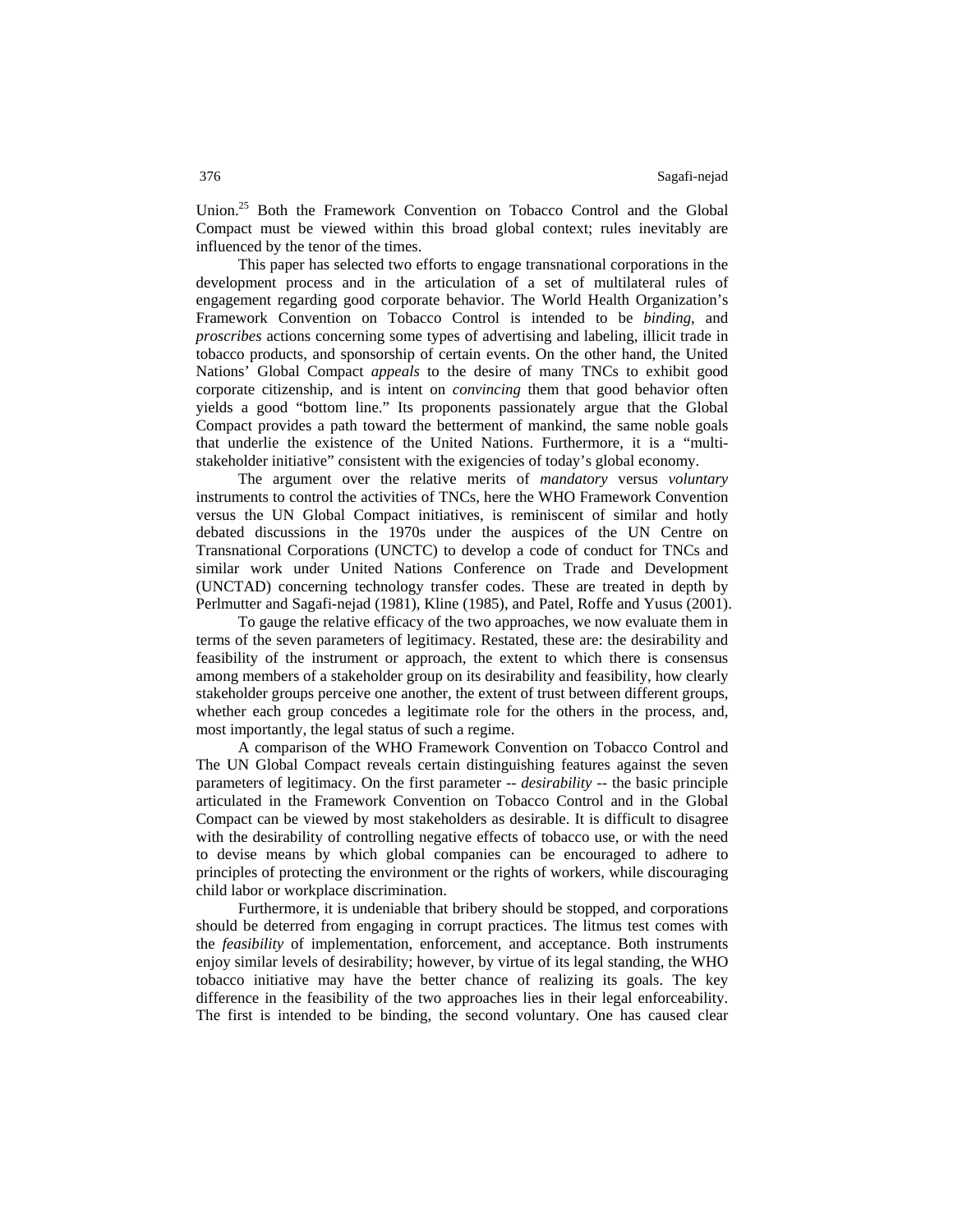delineation of lines between adversaries, while the other aims to build through persuasion on the commonalities between groups.

Unilateral and binding rules can also ascend from the national to the global level. It was, after all, the massive anti-smoking campaign and the extensive litigation in the United States that provided the initial momentum for global rulemaking with respect to tobacco. It is conceivable that multilateral rules that emanate from national roots have greater chance of adoption at the global level in a bottom-up process than rules contemplated in the insularity of international organizations. The greatest accomplishment of the tobacco companies seems to be their ability, in a hostile environment, to perform their traditional function as business organizations that respond effectively to a market segment -- building on the lack of intra-stakeholder consensus on the harmful effects of tobacco -- and thereby make a profit.

Beyond desirability and feasibility, the third parameter deals with *interstakeholder consensus* and the extent to which members of a group reach unanimity. With a few exceptions, tobacco companies closed ranks in defense of their positions and colluded in their contention that they were serving a useful and legal function. Both regulators and companies enjoy a certain amount of intra-stakeholder unanimity<sup>26</sup>. If this proves true after empirical testing, it would complicate the implementation of binding rules. With respect to the Global Compact, there appears to be less consensus among stakeholder groups, which range from its stakeholders within the UN system and companies, business, labor and civic organizations, to academia. While many, including transnational corporations, have come on board, others view the Compact as merely a public relations gesture. Although the tobacco companies' opponents (unilateral legal actors and the WHO) might concede that tobacco products are legal, they believe that, because they are dangerous to human health, they must be fought. Some TNCs may argue that there are no penalties for non-adherence to Global Compact principles, nor are there great advantages in participating. More information on why companies join or do not join is needed before a definitive judgment of the extent of consensus among stakeholders can be rendered.

A fourth parameter of legitimacy is *clarity of perceptions* between stakeholder groups as well as within each group. The tobacco companies seem to have a clear understanding of their competitors' positions as well as those of other groups. Companies are quite adept at identifying consumer groups and stock traders who would be their allies against controls. These companies further seem to "read" their adversaries well and are accordingly able to mount a spirited struggle. As for the Global Compact, many companies see a legitimate role for the UN in championing industry cooperation in attaining good corporate conduct, although others deny it this role. Thus, one of the greatest challenges facing the Global Compact is to "sell" its idea to a critical mass of companies.

Inter-group *trust*, the fifth parameter, is the most difficult to measure, but forms the cornerstone of legitimizing any policy instrument, particularly one that rests primarily on voluntary adherence rather than "courts and cops." We hypothesize that there is relatively more trust among the Global Compact stakeholders than there is between the tobacco companies and their adversaries.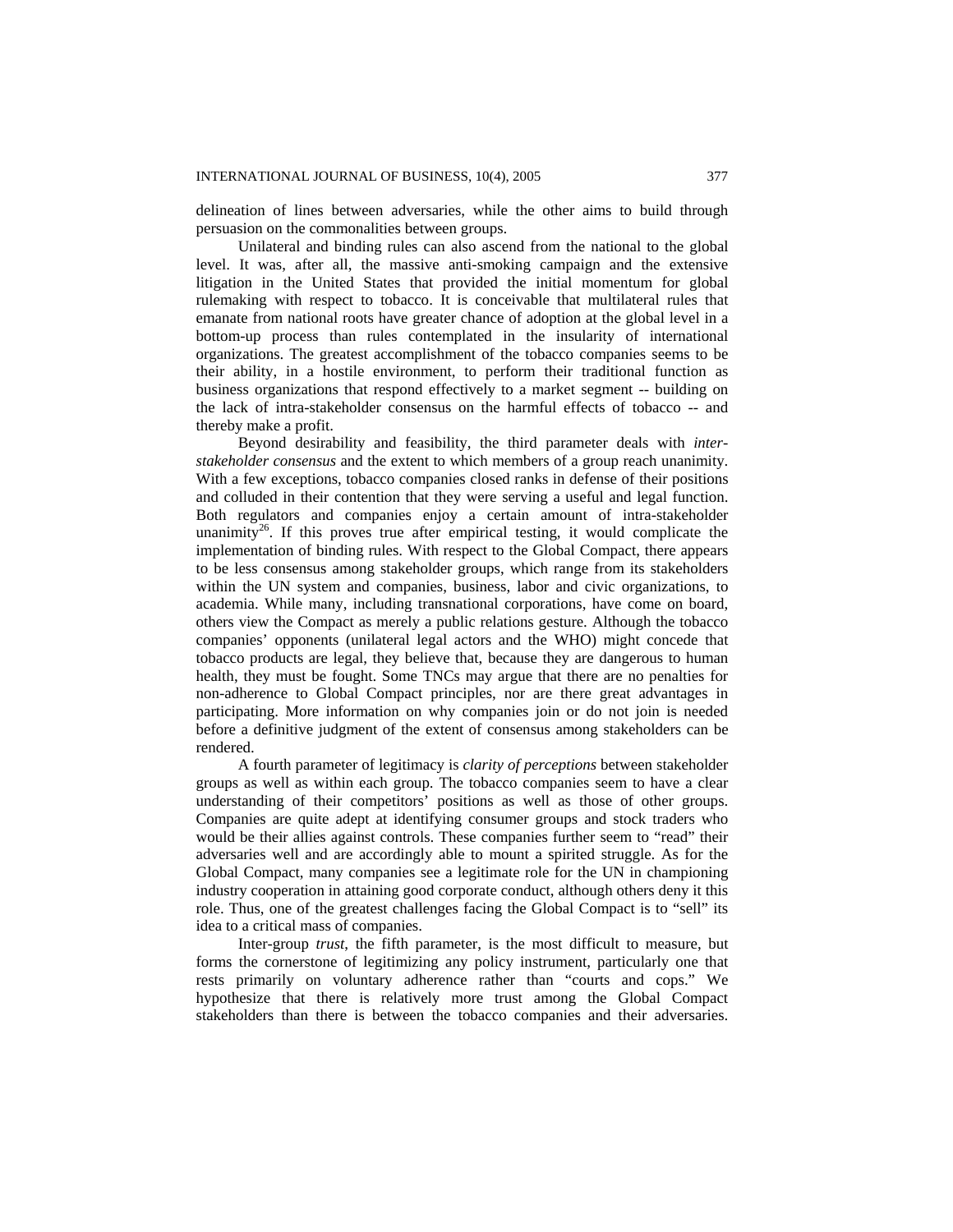*Ceteris paribus*, the greater the level of trust between different stakeholder groups concerning adherence to a policy measure, the greater the likelihood that it will succeed. If underlying trust is lacking, some stakeholders will either refuse to adhere, or will find ways to evade or undermine it.

Contending stakeholder groups need also to acknowledge a *legitimate role* for the other groups when negotiating an accord. If one group, particularly a powerful one with high saliency, denies another (especially an adversarial) group a seat at the table and denies its relevance, no agreement can be reached, much less administered and implemented. The World Health Organization bestowed legitimacy on tobacco companies by engaging them in various phases of the negotiations. So did the UN Secretary-General when he reached out to executives of TNCs and challenged them to embrace the Global Compact. In both cases, giving a legitimate role to various groups with a stake in the matter will help the attainment of intended results.

The seventh parameter, the *legal status* of a policy instrument, can either doom it to failure, as it did with the efforts to design a code of conduct for  $TNCs$ ,<sup>27</sup> or bring it to fruition. The WHO-championed tobacco treaty is an example of a legally binding international instrument that will likely succeed by virtue of being incorporated into the national laws of signatory countries.

#### **VI. CONCLUSION**

As globalization continues to erode physical, cultural and legal boundaries as well as the unilateral right to devise rules of engagement, supranational agencies increasingly appropriate the role traditionally held by national players. This paper has raised the issue of whether corporate conduct can be influenced in certain directions through the power of persuasion and voluntary compliance with codes and compacts, or if legally enforceable measures have to be devised. It has also addressed the question of where such measures may originate, how companies have tended to respond to alternative approaches in their own strategies, and most importantly what parameters must they meet to become viable. To be enforced and followed, rules must have their roots in the legitimacy of the rule-maker. Thus the World Health Organization may well have gained the legitimate right to devise means of protecting against the health damage of tobacco consumption. However, actors who wish to withhold legitimacy from WHO view this as an encroachment upon sovereignty. The same can be said about the role of the United Nations in championing good global corporate citizenship.

The saliency or success of these initiatives, and similar multilateral approaches, will depend on the extent to which they can meet these seven parameters of legitimacy. Such approaches must be viewed by a sizeable number of stakeholders as desirable and feasible; they must enjoy intra-stakeholder consensus; groups must have a clear understanding of where others, whom they trust and consider as legitimate participants in the process, stand. Success ultimately may hinge on the legal standing of the mechanism. It is noble to take the moral high ground, but without an effective enforcement mechanism, a noble concept may remain mere platitude. It appears that global rules need legal teeth.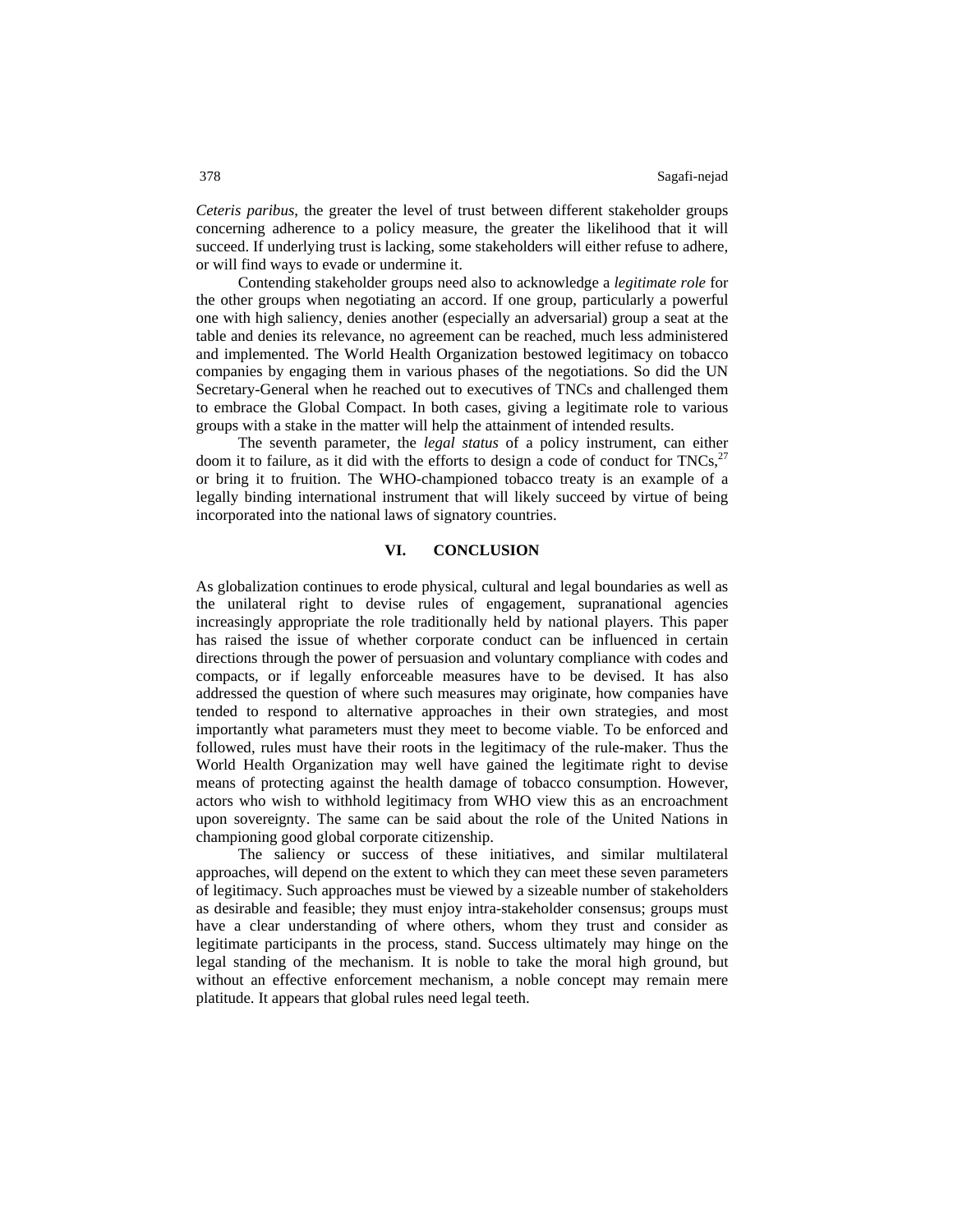#### **ENDNOTES**

- 1. For some exceptions see Porter (1990), Dunning (1997), Kozul-Wright (1995), and Utting (2002).
- 2. For an extensive list of policy instruments aimed at controlling technology transfer, see Perlmutter and Sagafi-nejad (1981), and Sagafi-nejad and Perlmutter (2001). On international policy measures, including codes, see Kline (1985), and UNCTAD (2004).
- 3. As early as 1964, a US Surgeon-General's report "state unequivocally that smoking causes cancer" (Buckley, 2004).
- 4. He became the subject of "The Insider", a movie based on the story. See Marrie Brenner, 1995. See also<http://www.jeffreywigand.com/insider/vanityfair.html>
- 5. At the national level, C. Everett Koop, the US Surgeon-General from 1981 to 1989 was a zealous crusader who worked tirelessly to educate the public regarding the harmful effects of tobacco. At the state level, nearly all state attorneys-general came together on this matter.
- 6. See [http://www.who.int/mediacentre/news/releases/2004/pr47/en/,](http://www.who.int/mediacentre/news/releases/2004/pr47/en/) retrieved 9/11/2004.
- 7. See WHO, "Updated status of the WHO Framework Convention on Tobacco Control",

[http://www.who.int/tobacco/areas/framework/signing\\_ceremony/countrylist/en/](http://www.who.int/tobacco/areas/framework/signing_ceremony/countrylist/en/), and<http://www.who.int/tobacco/framework/en/>, retrieved September 11, 2004.

- 8. See [WWW.the-tma.org.uk](http://www.the-tma.org.uk/)
- 9. According to Hoover, Moody's, Dunn & Bradstreet, RMA, and Mergent, the performance of the "tobacco and beverages" industry – using return on assets, operating profit margin or other performance criteria - have often been above industry norm. See Jones, 1997.
- 10. See [www.PM.com.](http://www.pm.com/)
- 11. See [www.pmfctc.com/,](http://www.pmfctc.com/) retrieved October 20, 2002.
- 12. See [www.bat.com](http://www.bat.com/) and [www.rjrt.com](http://www.rjrt.com/).
- 13. See [http://www.jti.com/e/news/publications/jti\\_pub18.html,](http://www.jti.com/e/news/publications/jti_pub18.html) retrieved October 20, 2002.
- 14. See the company's posting on its web site titled "WHO Framework Convention on Tobacco Control" at [http://www.bat.com/oneweb/sites/uk\\_\\_3mnfen.nsf/](http://www.bat.com/oneweb/sites/uk__3mnfen.nsf/ vwPagesWebLive/6D511F5596943D4B80256BF400033148?opendocument) [vwPagesWebLive/6D511F5596943D4B80256BF400033148?opendocument,](http://www.bat.com/oneweb/sites/uk__3mnfen.nsf/ vwPagesWebLive/6D511F5596943D4B80256BF400033148?opendocument) retrieved October 20, 2002.
- 15. See [www.the-tma.org.uk](http://www.the-tma.org.uk/).
- 16. The two Reagan appointees voted in favor of the tobacco companies, while the Clinton appointee dissented. See Stout (2005), Foster (2005) and O'Connell (2005).
- 17. The ten principles of the Global Compact are detailed on its web site, where each principle is hyperlinked to additional information and details (see [www.unglobalcompact.org](http://www.unglobalcompact.org/)).
- 18. After some two years of negotiations, the Convention was adopted by the UN in November 2003 and was open to member countries for adoption in Merida,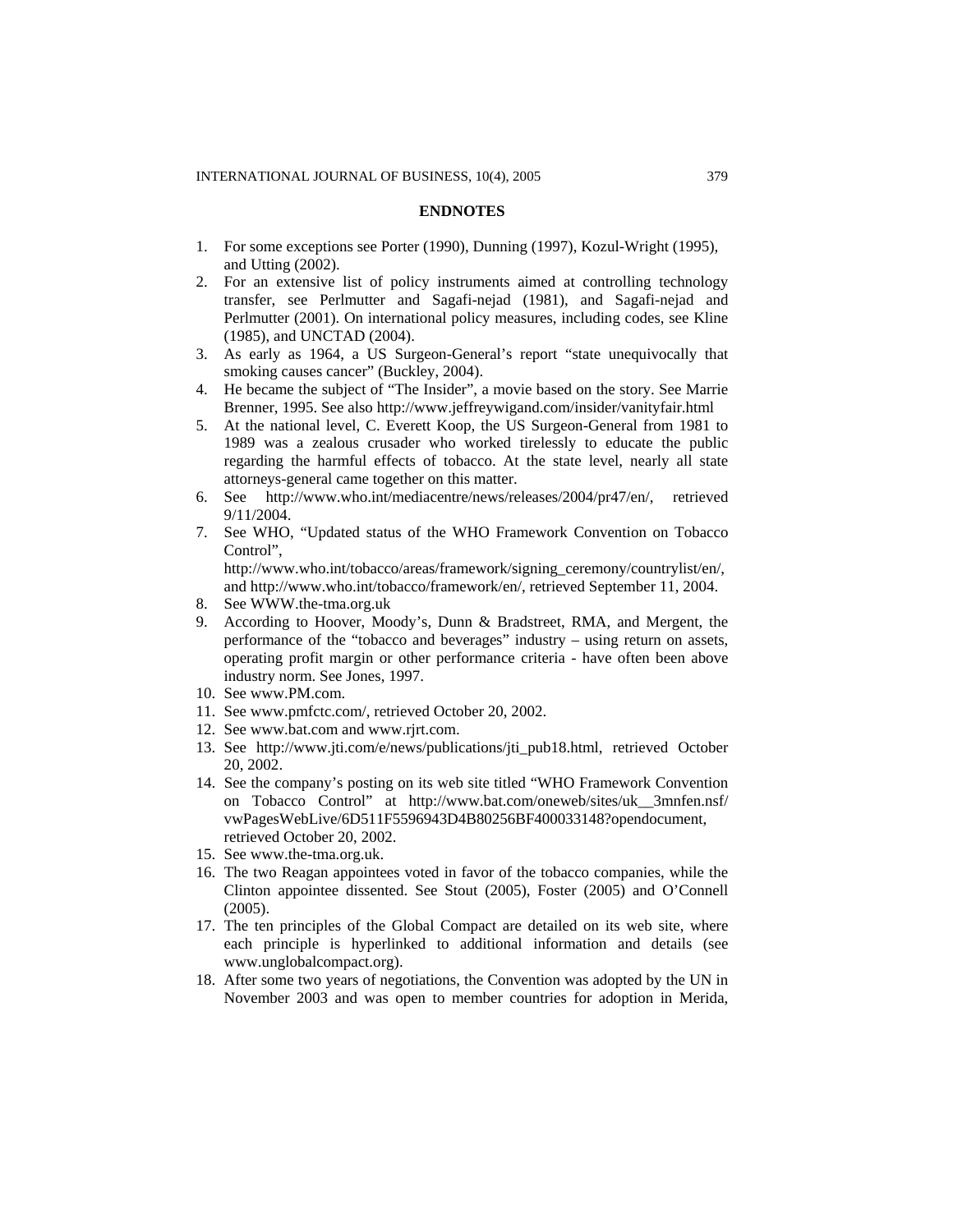Mexico. It will enter into force once 30 countries have ratified it. See UN, 2003. [http://www.un.org/news/press/docs/2003/soccp270.doc.htm.](http://www.un.org/News/Press/docs/2003/soccp270.doc.htm)

- 19. See "about gc: overview" at [www.unglobalcompact.org](http://www.unglobalcompact.org/).
- 20. See [WWW.UNGlobalCompact.org](http://www.unglobalcompact.org/) (Case studies data base).
- 21. Ibid
- 22. The goals were enunciated in September 2000, when the 191 member nations of the United Nations pledged to achieve eight Millennium Development Goals deal with the eradication of poverty and hunger, universal primary education, gender equality, reduction of child mortality, mental health improvement, combating of HIV/AIDS, malaria and other diseases, environmental sustainability, and the development of a global partnership for development. See [http://www.un.org/millenniumgoals/.](http://www.un.org/millenniumgoals/)
- 23. Utting (2002) identifies 14 such schemes emerging as one of the dominant regulatory approaches. See also Jenkins (1995) and Richter (2001). For a conceptual analysis of stakeholder theory, see Mitchell, Angle and Wood (1997).
- 24. Articulating this cynical view, the *Economist* used the term "bluewash." See *Economist* (2004).
- 25. See Sagafi-nejad, with Dunning (forthcoming) for a detailed analysis of the role of the United Nations in the study of TNCs. Other books in the Intellectual History of the United Nations series chronicle related topics (see [www.unhistroy.org](http://www.unhistroy.org/)).
- 26. Nevertheless, the US appeals court split ruling in February 2005 shows a certain lack of unanimity within the US legal system on this matter.
- 27. See Sagafi-nejad, forthcoming, for an extensive discussion of the UN efforts to devise a code of conduct for TNCs, an exercise that ended in failure.

#### **REFERENCES**

- Bartlett, C. A., Sumatra Ghoshal, and Julian Berkenshaw, 2004, *Transnational Management.* Irwin.
- Buckley, Neil, 2004, "Government vs. Industry–50 Years of Fraud: Washington Sues Big Tobacco for \$280 bn of Alleged Ill-gotten Gains", *Financial Times*, September 8.
- Brenner, Marrie, 1996, "The Man Who Knew Too Much", *Vanity Fair,* May, <http://www.jeffreywigand.com/insider/vanityfair.html>
- Dunning, John H., editor, 1997, *Governments, Globalization and International Business,* Oxford.
- *Economist*, 2004, "Corporate Social Responsibility: Bluewashed and Boilerplated. A Breakthrough in International Corporate Diplomacy", June 17.
- Fairclough, G. and S. Branch, 2001, "Tobacco Giants Prepare New Marketing Curbs Ahead of UN Treaty", *Wall Street Journal*, September 11.
- Foster, Lauren, 2005, "Ruling Brings Altria Break-up Closer" *Financial Times*, February 8.
- International Chamber of Commerce, 1996, *Multilateral Rules for Investment*, Paris, 30 April.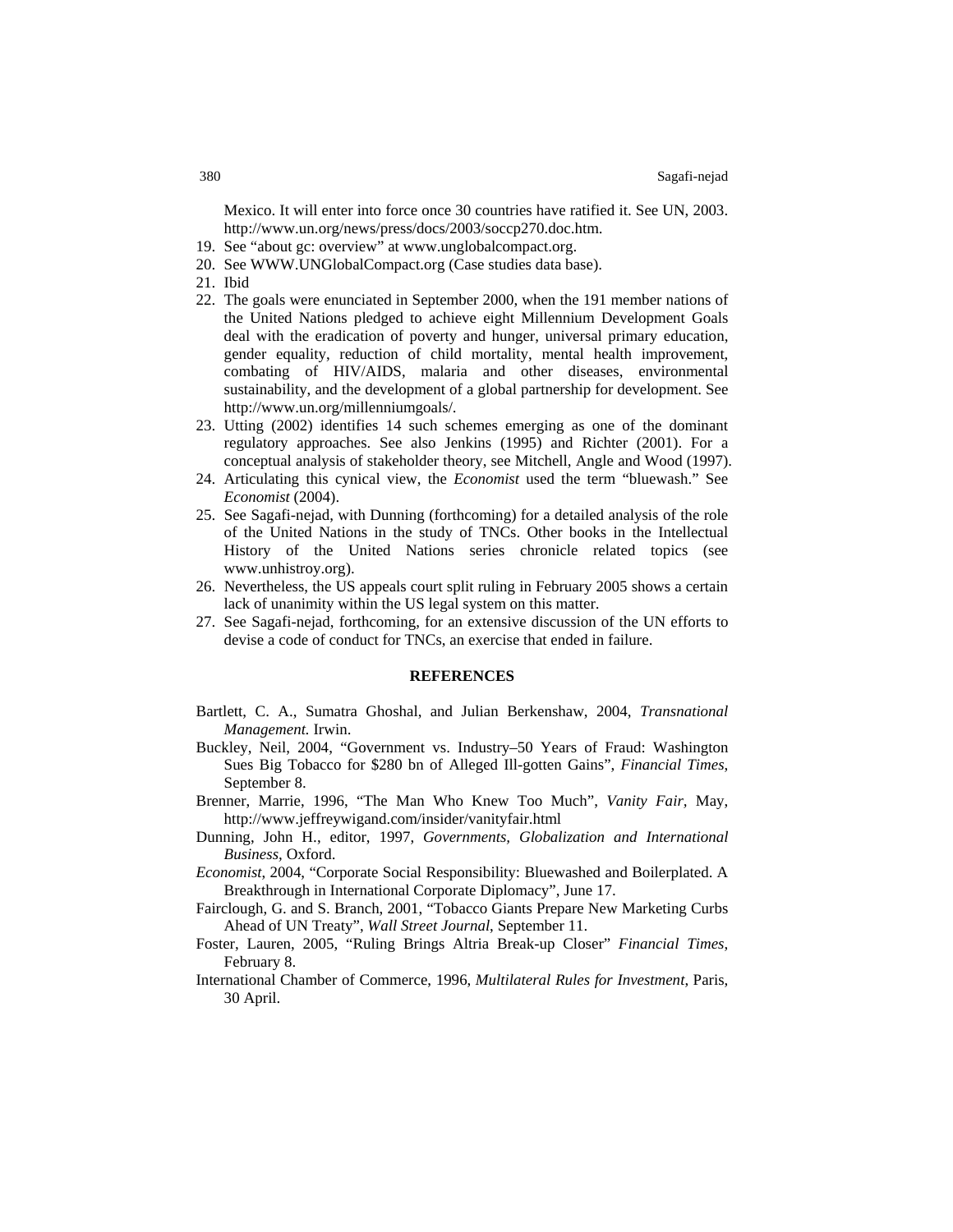- International Labour Organization, 1997, *Tripartite Declaration of Principles Concerning Multinational Enterprises and Social Policy,* second edition (Geneva: ILO).
- Jenkins, Rhys, 2002, "Corporate Codes of Conduct: Self-regulation in a Global Economy, in Utting, ed., *Voluntary Approaches to Corporate Responsibility*, Geneva, UNRISD, pp. 1-59.
- Joossens, L. & Ritthiphakde, B., 2000, "Role of Multinationals and other Private Actors: Trade and Investment Practices". *The WHO International Conference on Global Tobacco Law: Towards a WHO Framework Convention on Tobacco Control.* New Delhi, India.
- Jones, Raymond, 1997, *Strategic Management in a Hostile Environment: Lessons from the Tobacco Industry* (New York: Quorum Books).
- Kell, Georg and John Ruggie, 1999, *Global Markets and Social Legitimacy: The Case of the "Global Compact"*, [www.globalcompact.org.](http://www.globalcompact.org/)
- Kline, John, 1985, *International Codes and Multinational Business* (Westport, CT: Greenwood Press).
- Kozul-Wright, Richard, 1995, "Transnational Corporations and the Nation State", in *Managing the Global Economy*, edited by Jonathan Michie and John Grieve Smith, Oxford, pp. 135-71.
- Mitchell, R., B. Agle and D. Wood, 1997, "Towards a Theory of Stakeholder Identification and Salience: Defining the Principle of Who and What Really Counts," in *Academy of Management Review*, Volume 22, No. 4 (October), pp. 853-86.
- O'Connell, Vanessa, 2005, "U.S Can't Sue for Tobacco Profits": Appeals Judges Turn Away Request for \$280 Billion; Sale of Kraft May follow", *Wall Street Journal,* February 7.
- Organization for Economic Cooperation and Development, 1997, *The OECD Guidelines for Multinational Enterprises*, OECD, update.
- Perlmutter, Howard V. and Tagi Sagafi-nejad, 1981, *International Technology Transfer: Codes, Guidelines and a Muffled Quadrilogue*, Pergamon, Press.
- Richter, J., 2001, *Holding Corporations Accountable: Corporate Conduct, International Codes, and Citizen Action*. Zed Books
- Saffer, H., 2000, *Tobacco Control in Developing Countries*, Oxford University Press.
- Sagafi-nejad, T., in collaboration with Dunning, J. H. (forthcoming) *The United Nations and Transnational Corporations: The Eye of the Storm from Code to Compact* Indiana University Press, for the UN Intellectual History Project. www.unhistory.org.
- Sagafi-nejad, Tagi and Perlmutter, H. V. 2001, "Perception Gaps and Mistrust as Obstacles to Multilateral Solutions", in S. J. Patel, P. Roffe, and A. Yusuf, editors, *International Technology Transfer: The Origins and Aftermath of the United Nations Negotiations on a Draft Code of Conduct* Kluwer Law International, pp. 247-56.
- Saloojee, Y., 2001, *Fatal Deception: The tobacco industry's "new" global standards for tobacco marketing*, International Non-Governmental Coalition Against Tobacco (INGCAT).